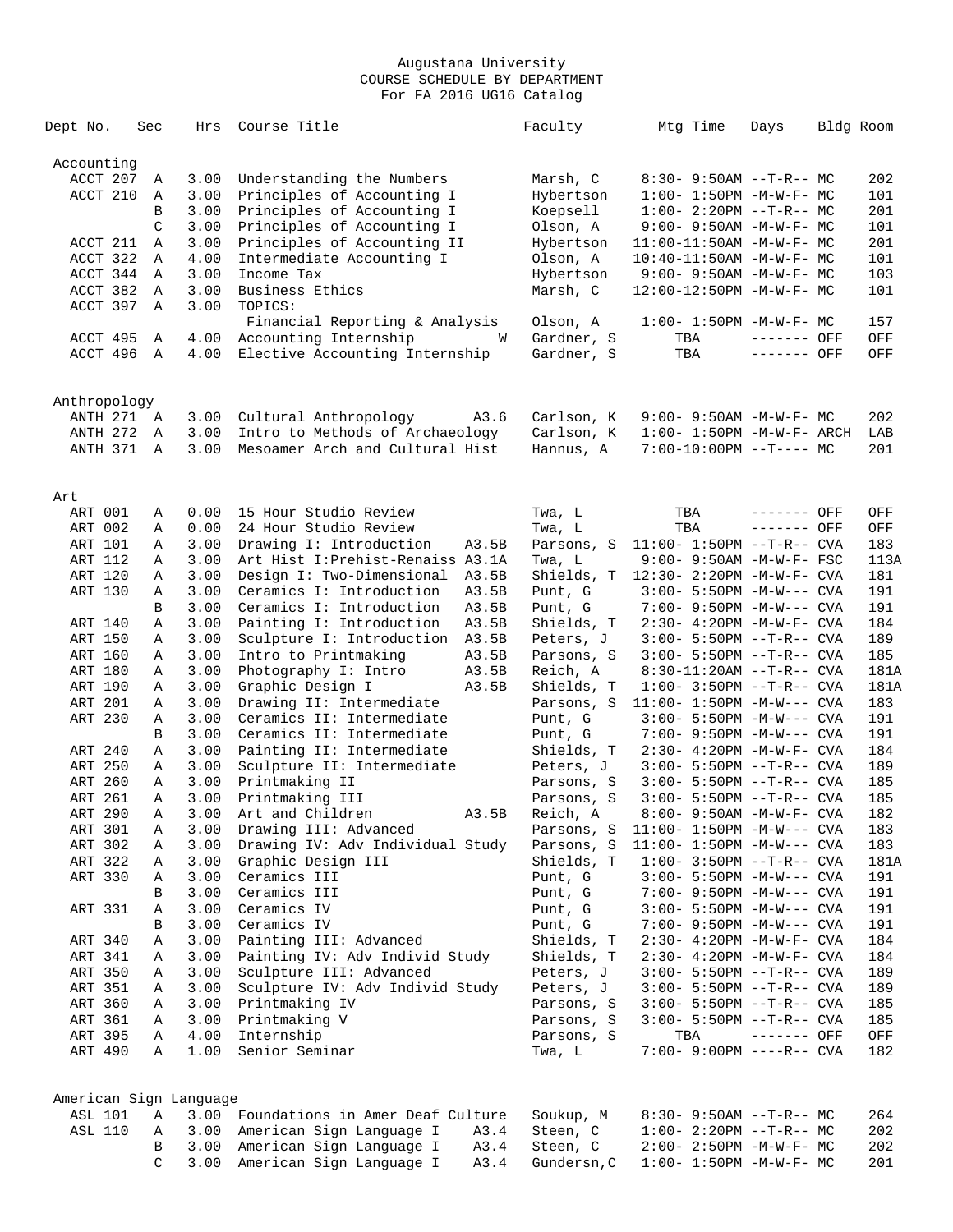| Dept No.                         | Sec            | Hrs           | Course Title                                                       |      | Faculty                | Mtg Time                                                | Days        | Bldg Room  |
|----------------------------------|----------------|---------------|--------------------------------------------------------------------|------|------------------------|---------------------------------------------------------|-------------|------------|
| <b>ASL 210</b><br><b>ASL 310</b> | Α<br>Α         | 3.00<br>3.00  | American Sign Language III<br>American Sign Language V             |      | Steen, C<br>Dyce, M    | $1:00 - 1:50PM -M-W-F-MC$<br>$10:40-11:50AM -M-W--- MC$ |             | 202<br>254 |
|                                  |                |               |                                                                    |      |                        |                                                         |             |            |
| Athletic Training                |                |               |                                                                    |      |                        |                                                         |             |            |
| AT 101                           | Α              | 2.00          | Athletic Training Experience I                                     |      | Lindberg               | $9:00 - 9:50AM - M - W - F - ELMN$                      |             | 232        |
| AT 301                           | Α              | 2.00          | Athletic Training Experience III                                   |      | Rinne                  | $1:00 - 1:50PM -T-R-- ELMN$                             |             | 232        |
| AT 350                           | Α              | 4.00          | Assessment of Athletic Injuries                                    |      | Gerry, B               | $9:00-9:50AM - MTW-F - ELMN$                            |             | 230        |
| AT 355                           | Α              | 3.00          | Curr Topics Exercise/Sport Sci W                                   |      | Gorres-Mar             | $11:00-11:50AM$ -M-W-F- FSC                             |             | 273        |
| AT 370                           | Α              | 3.00          | Therapeutic Modalities/AthltTrnq                                   |      | Day, J                 | $1:00-1:50PM -M-W-F-ELMN$                               |             | 241        |
| AT 375                           | Α              | 1.00          | General Medical Practicum                                          |      | Day, J                 | $1:00 - 1:50PM$ ----R-- ELMN                            |             | 230        |
| AT 395                           | Α              | 4.00          | Athletic Training Internship                                       |      | Gerry, B               | TBA                                                     | ------- OFF | OFF        |
| AT 401<br>AT 495                 | Α<br>Α         | 2.00<br>4.00  | Athletic Training Experience IV<br>Athletic Training Internship II |      | Haywood, E<br>Gerry, B | $11:00-11:50AM$ --T-R-- ELMN<br>TBA                     | ------- OFF | 232<br>OFF |
|                                  |                |               |                                                                    |      |                        |                                                         |             |            |
| Biology                          |                |               |                                                                    |      |                        |                                                         |             |            |
| BIOL 110 A                       |                | 4.00          | Biology & Human Concerns                                           | A3.2 | Lewis, A<br>Mallowa    | 12:00-12:50PM -M-W-F- FSC                               |             | 113A       |
|                                  |                |               |                                                                    |      | Mallowa                | $8:30-10:20AM$ ----R-- FSC                              |             | 212        |
|                                  |                | Lecture & Lab |                                                                    |      |                        |                                                         |             |            |
|                                  | B              | 4.00          | Biology & Human Concerns                                           | A3.2 | Lewis, A               | 12:00-12:50PM -M-W-F- FSC                               |             | 113A       |
|                                  |                |               |                                                                    |      | Mallowa                |                                                         |             |            |
|                                  |                |               |                                                                    |      | Mallowa                | $11:00-12:50PM$ ----R-- FSC                             |             | 212        |
|                                  | C              | 4.00          | Biology & Human Concerns                                           | A3.2 | Lewis, A               | 12:00-12:50PM -M-W-F- FSC                               |             | 113A       |
|                                  |                |               |                                                                    |      | Mallowa                |                                                         |             |            |
|                                  |                |               |                                                                    |      | Mallowa                | $2:00-3:50PM$ ----R-- FSC                               |             | 212        |
|                                  |                |               | BIOL 120 A1 4.00 Biological Principles I                           | A3.2 | Lewis, A               | 9:00- 9:50AM -M-W-F- FSC                                |             | 114        |
|                                  |                |               |                                                                    |      | Baye, L                | $8:00-9:50AM --T---FSC$                                 |             | 211        |
|                                  |                | Lecture & Lab |                                                                    |      | Lewis, A               |                                                         |             |            |
|                                  | A2             |               | 4.00 Biological Principles I                                       | A3.2 | Lewis, A               | $9:00 - 9:50AM - M - W - F - FSC$                       |             | 114        |
|                                  |                |               |                                                                    |      | Baye, L                |                                                         |             |            |
|                                  |                |               |                                                                    |      | Lewis, A               | $10:40-12:20PM$ --T---- FSC                             |             | 211        |
|                                  | A3             | 4.00          | Biological Principles I                                            | A3.2 | Lewis, A               | 9:00- 9:50AM -M-W-F- FSC                                |             | 114        |
|                                  |                |               |                                                                    |      | Baye, L                |                                                         |             |            |
|                                  |                |               |                                                                    |      | Mallowa                | $2:00-3:50PM$ ---W--- FSC                               |             | 211        |
|                                  | B1             | 4.00          | Biological Principles I                                            | A3.2 | Spencer, C             | $1:00 - 1:50PM - M - W - F - FSC$                       |             | 113B       |
|                                  |                |               |                                                                    |      | Gubbels                |                                                         |             |            |
|                                  |                |               |                                                                    |      | Spencer, C             | $8:00-9:50AM --T---FSC$                                 |             | 212        |
|                                  | B2             | 4.00          | Biological Principles I                                            | A3.2 | Spencer, C             | $1:00 - 1:50PM - M - W - F - FSC$                       |             | 113B       |
|                                  |                |               |                                                                    |      | Gubbels                |                                                         |             |            |
|                                  |                |               |                                                                    |      | Gubbels                | $10:40-12:30PM$ --T---- FSC                             |             | 212        |
|                                  | B <sub>3</sub> |               | 4.00 Biological Principles I                                       | A3.2 | Spencer, C             | $1:00 - 1:50PM -M-W-F - FSC$                            |             | 113B       |
|                                  |                |               |                                                                    |      | Gubbels                |                                                         |             |            |
|                                  |                |               |                                                                    |      | Mallowa                | $1:00-2:50PM -T---FSC$                                  |             | 212        |
|                                  | C1             |               | 4.00 Biological Principles I                                       | A3.2 | Lewis, A               | 2:00- 2:50PM -M-W-F- FSC                                |             | 114        |
|                                  |                |               |                                                                    |      | Baye, L                |                                                         |             |            |
|                                  |                |               |                                                                    |      | Lewis, A               | $8:30-10:20AM$ ----R-- FSC                              |             | 211        |
|                                  | C2             | 4.00          | Biological Principles I                                            | A3.2 | Lewis, A               | $2:00 - 2:50PM -M-W-F - FSC$                            |             | 114        |
|                                  |                |               |                                                                    |      | Baye, L                |                                                         |             |            |
|                                  |                |               |                                                                    |      | Baye, L                | 11:00-12:50PM ----R-- FSC                               |             | 211        |
|                                  | C <sub>3</sub> | 4.00          | Biological Principles I                                            | A3.2 | Lewis, A               | $2:00 - 2:50PM - M - W - F - FSC$                       |             | 114        |
|                                  |                |               |                                                                    |      | Baye, L<br>Lewis, A    | $1:30 - 3:20PM$ ----R-- FSC                             |             | 211        |
| BIOL 150 A                       |                | 4.00          | Human Anatomy                                                      |      | Vogelmann              | 8:00- 8:50AM -M-W-F- FSC                                |             | 374        |
|                                  |                |               |                                                                    |      |                        | 8:00- 9:50AM ----R-- FSC                                |             |            |
|                                  |                | Lecture & Lab |                                                                    |      | Vogelmann              |                                                         |             | 216        |
|                                  | В              | 4.00          | Human Anatomy                                                      |      | Vogelmann              | 8:00- 8:50AM -M-W-F- FSC                                |             | 374        |
|                                  |                |               |                                                                    |      | Vogelmann              | $11:00-12:50PM$ ----R-- FSC                             |             | 216        |
| BIOL 225 A                       |                | 4.00          | Human Physiology                                                   |      | Gubbels                | $10:40 - 11:50AM$ -M-W-F- FSC                           |             | 114        |
|                                  |                |               |                                                                    |      | Vogelmann              | $8:00-9:50AM --T---FSC$                                 |             | 118        |
|                                  |                | Lecture & Lab |                                                                    |      |                        |                                                         |             |            |
|                                  |                |               |                                                                    |      |                        |                                                         |             |            |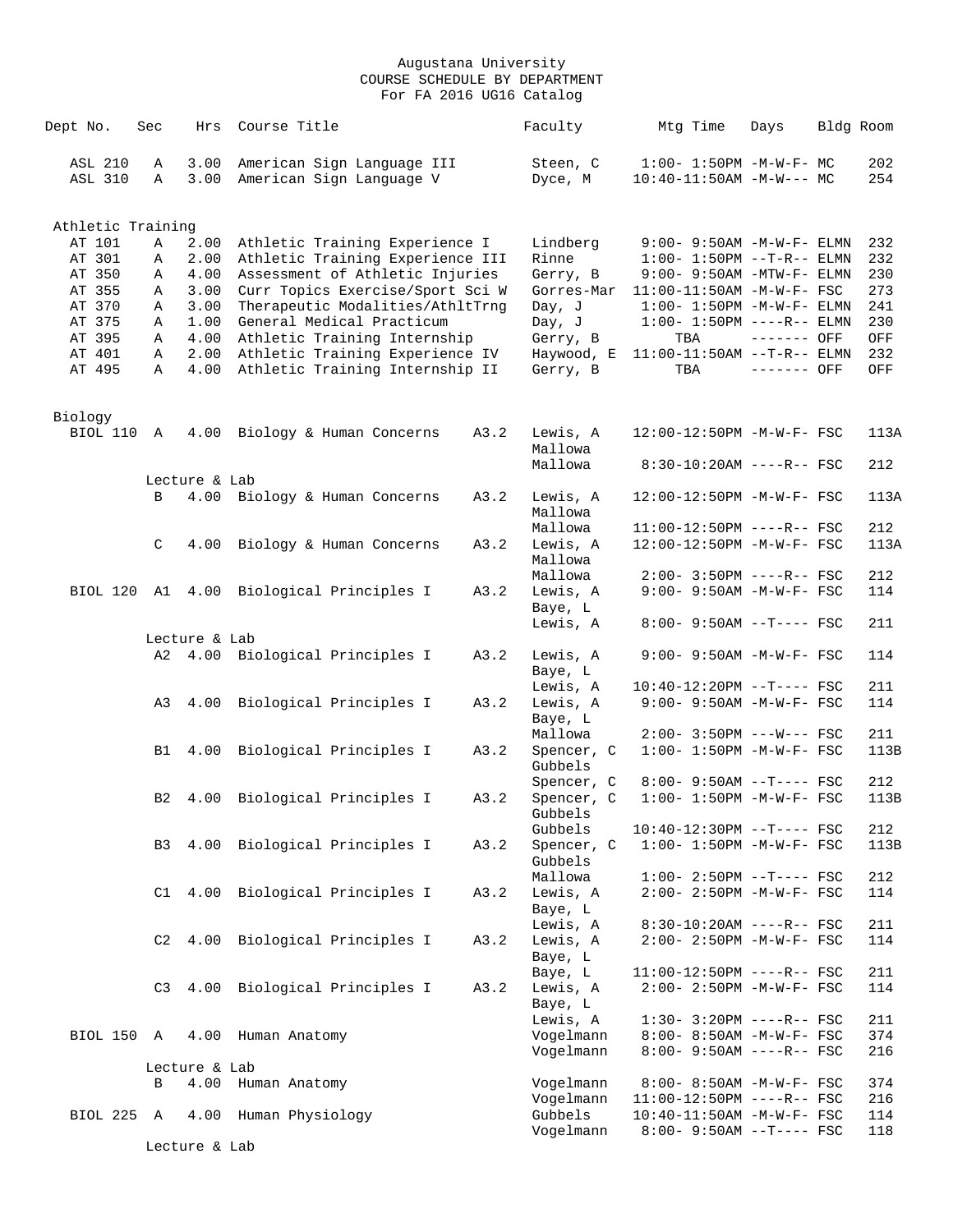| Dept No.                | Sec |                    | Hrs          | Course Title                                    |       | Faculty                | Mtg Time                                                             | Days         | Bldg Room   |
|-------------------------|-----|--------------------|--------------|-------------------------------------------------|-------|------------------------|----------------------------------------------------------------------|--------------|-------------|
|                         |     | $\, {\bf B}$       | 4.00         | Human Physiology                                |       | Gubbels                | 10:40-11:50AM -M-W-F- FSC                                            |              | 114         |
|                         |     |                    |              |                                                 |       | Vogelmann              | 11:00-12:50PM --T---- FSC                                            |              | 118         |
|                         |     | C                  | 4.00         | Human Physiology                                |       | Gubbels                | 10:40-11:50AM -M-W-F- FSC                                            |              | 114         |
|                         |     |                    |              |                                                 |       | Vogelmann              | $2:00 - 3:50PM -T--- FSC$                                            |              | 118         |
|                         |     | $\mathbb{D}$       | 4.00         | Human Physiology                                |       | Vogelmann              | 10:40-11:50AM -M-W-F- FSC                                            |              | 114         |
|                         |     |                    |              |                                                 |       | Gubbels                | $9:00-10:50AM$ ----R-- FSC                                           |              | 118         |
| BIOL 233 A              |     |                    | 4.00         | Genetics                                        |       | Vitiello               | 12:00-12:50PM -M-W-F- FSC                                            |              | 113B        |
|                         |     |                    |              |                                                 |       | Vitiello               | $8:30-11:20AM$ --T---- FSC                                           |              | 253         |
|                         |     | Lecture & Lab      |              |                                                 |       |                        |                                                                      |              |             |
|                         |     | B                  | 4.00         | Genetics                                        |       | Vitiello               | 12:00-12:50PM -M-W-F- FSC                                            |              | 113B        |
|                         |     |                    |              |                                                 |       | Baye, L                | 12:00- 2:50PM --T---- FSC                                            |              | 253         |
|                         |     | $\mathcal{C}$      |              | 4.00 Genetics                                   |       | Vitiello               | 12:00-12:50PM -M-W-F- FSC                                            |              | 113B<br>253 |
|                         |     | $\mathbb{D}$       | 4.00         | Genetics                                        |       | King, L<br>Vitiello    | 7:50-10:40AM ----R-- FSC<br>12:00-12:50PM -M-W-F- FSC                |              | 113B        |
|                         |     |                    |              |                                                 |       | Vitiello               | $11:00 - 1:50PM$ ----R-- FSC                                         |              | 253         |
|                         |     | Е                  | 4.00         | Genetics                                        |       | Vitiello               | 12:00-12:50PM -M-W-F- FSC                                            |              | 113B        |
|                         |     |                    |              |                                                 |       | Vitiello               | $2:30 - 5:20PM$ ----R-- FSC                                          |              | 253         |
| BIOL 303 A              |     |                    | 3.00         | Biological Physics                              |       | Wells, E               | $1:00-1:50PM -M-W-F-FSC$                                             |              | 116         |
| BIOL 344 A              |     |                    | 4.00         | General Microbiology                            |       | Eqland                 | $9:00 - 9:50AM - M - W - F - FSC$                                    |              | 370         |
|                         |     |                    |              |                                                 |       | King, L                | $8:00-10:50AM$ --T---- FSC                                           |              | 255         |
|                         |     | Lecture & Lab      |              |                                                 |       |                        |                                                                      |              |             |
|                         |     | B                  |              | 4.00 General Microbiology                       |       | Eqland                 | $9:00 - 9:50AM - M - W - F - FSC$                                    |              | 370         |
|                         |     |                    |              |                                                 |       | King, L                | $12:00 - 2:50PM -T--- FSC$                                           |              | 255         |
|                         |     | C                  | 4.00         | General Microbiology                            |       | Egland                 | $9:00 - 9:50AM - M - W - F - FSC$                                    |              | 370         |
|                         |     |                    |              |                                                 |       | Egland                 | $3:30-6:20PM$ --T---- FSC                                            |              | 255         |
| BIOL 346 A              |     |                    | 4.00         | Developmental Biology                           | A2.1B | Miles, C               | 8:00- 8:50AM -M-W-F- FSC                                             |              | 373         |
|                         |     |                    |              |                                                 |       | Miles, C               | $9:00-11:50AM$ ----R-- FSC                                           |              | 255         |
|                         |     | Lecture & Lab      |              |                                                 |       |                        |                                                                      |              |             |
|                         |     |                    |              | BIOL 348 A 4.00 Principles of Ecology           |       | Spencer, C             | $11:00-11:50AM$ -M-W-F- FSC                                          |              | 215         |
|                         |     |                    |              |                                                 |       | Spencer, C             | $1:00-4:50PM$ ----R-- FSC                                            |              | 215         |
|                         |     | Lecture & Lab      |              |                                                 |       |                        |                                                                      |              |             |
|                         |     |                    |              | BIOL 352 A 4.00 Terrestrial Plant Ecology A2.1B |       | Matzner, S             | $2:00 - 2:50PM -M-W-F-$ FSC                                          |              | 119         |
|                         |     |                    |              |                                                 |       |                        | Matzner, S 12:00- 2:50PM --T---- FSC                                 |              | 119         |
|                         |     | Lecture & Lab      |              |                                                 |       |                        |                                                                      |              |             |
|                         |     |                    |              | BIOL 354 A 4.00 Biological Chemistry            | A2.1B | Larson, Mk             | 12:00-12:50PM -M-W-F- FSC                                            |              | 114         |
|                         |     |                    |              |                                                 |       | Larson, Mk             | 8:00-10:50AM ----R-- FSC                                             |              | 251         |
|                         |     | Lecture & Lab<br>B |              | 4.00 Biological Chemistry                       |       |                        |                                                                      |              | 114         |
|                         |     |                    |              |                                                 | A2.1B | Larson, Mk             | Larson, Mk 12:00-12:50PM -M-W-F- FSC<br>$11:00 - 1:50PM$ ----R-- FSC |              | 251         |
|                         |     | C                  | 4.00         | Biological Chemistry                            | A2.1B |                        | Larson, Mk 12:00-12:50PM -M-W-F- FSC                                 |              | 114         |
|                         |     |                    |              |                                                 |       | Larson, Mk             | $2:00-4:50PM$ ----R-- FSC                                            |              | 251         |
| BIOL 395 A              |     |                    | 4.00         | Internship                                      |       | Matzner, S             | TBA                                                                  | $------$ OFF | ${\rm OFF}$ |
| BIOL 490                |     | Α                  |              | 1.00 Biology Seminar                            |       | Egland                 | TBA                                                                  | $------$ FSC | 114         |
|                         |     |                    |              |                                                 |       |                        |                                                                      |              |             |
|                         |     |                    |              |                                                 |       |                        |                                                                      |              |             |
| Business Administration |     |                    |              |                                                 |       |                        |                                                                      |              |             |
| BSAD 205                |     | Α                  | 3.00         | Management Information Systems I                |       | Sougstad               | $8:30 - 9:50AM -T-R-- MC$                                            |              | 002         |
| BSAD 310                |     | Α                  | 3.00         | Principles of Marketing                         |       | Keltgen, J             | 8:00- 8:50AM -M-W-F- MC                                              |              | 264         |
|                         |     | B                  | 3.00         | Principles of Marketing                         |       | Keltgen, J             | $9:00 - 9:50AM - M - W - F - MC$                                     |              | 264         |
| BSAD 315                |     | Α                  | 3.00         | Data Analytics                                  |       | Sougstad               | $1:00-2:20PM -T-R--MC$                                               |              | 002         |
| BSAD 320                |     | Α                  | 3.00         | Principles of Management                        |       | Gardner, S             | 12:00-12:50PM -M-W-F- MC                                             |              | 103         |
|                         |     | В                  | 3.00         | Principles of Management                        |       | Gardner, S             | $1:00 - 1:50PM - M - W - F - MC$                                     |              | 103         |
| BSAD 330                |     | Α                  | 3.00<br>3.00 | Principles of Finance<br>Business Law I         |       | Koepsell               | 2:00- 2:50PM -M-W-F- MC                                              |              | 101         |
| BSAD 340                |     | Α<br>В             | 3.00         | Business Law I                                  |       | Harris, J<br>Harris, J | $11:00-12:20PM$ --T-R-- MC                                           |              | 101         |
| BSAD 382                |     | Α                  | 3.00         | Business Ethics                                 |       | Marsh, C               | $1:00-2:20PM -T-R--MC$<br>$12:00-12:50PM -M-W-F-MC$                  |              | 101<br>101  |
| BSAD 413                |     | Α                  | 3.00         | Marketing Promotions                            |       | Keltgen, J             | $11:00-12:20PM$ --T-R-- MC                                           |              | 264         |
| BSAD 421                |     | Α                  | 3.00         | Human Resource Management                       |       | Harris, J              | $8:30 - 9:50AM -T-R-- MC$                                            |              | 101         |
| BSAD 427                |     | Α                  | 3.00         | Production & Operations Mgmt                    |       | Marsh, C               | 8:00- 8:50AM -M-W-F- MC                                              |              | 101         |
| BSAD 431                |     | Α                  | 3.00         | Advanced Finance                                |       | Koepsell               | $12:00-12:50PM -M-W-F-MC$                                            |              | 157         |
| BSAD 475                |     | Α                  | 3.00         | Statistical Methods (Sports)                    |       | Sougstad               | $6:00-9:00PM --T---MC$                                               |              | 002         |
| BSAD 495                |     | Α                  | 3.00         | Business Internship                             | A2.1B | Gardner, S             | TBA                                                                  | ------- OFF  | OFF         |
| BSAD 496                |     | Α                  | 4.00         | Business Internship                             |       | Gardner, S             | TBA                                                                  | ------- OFF  | OFF         |
|                         |     |                    |              |                                                 |       |                        |                                                                      |              |             |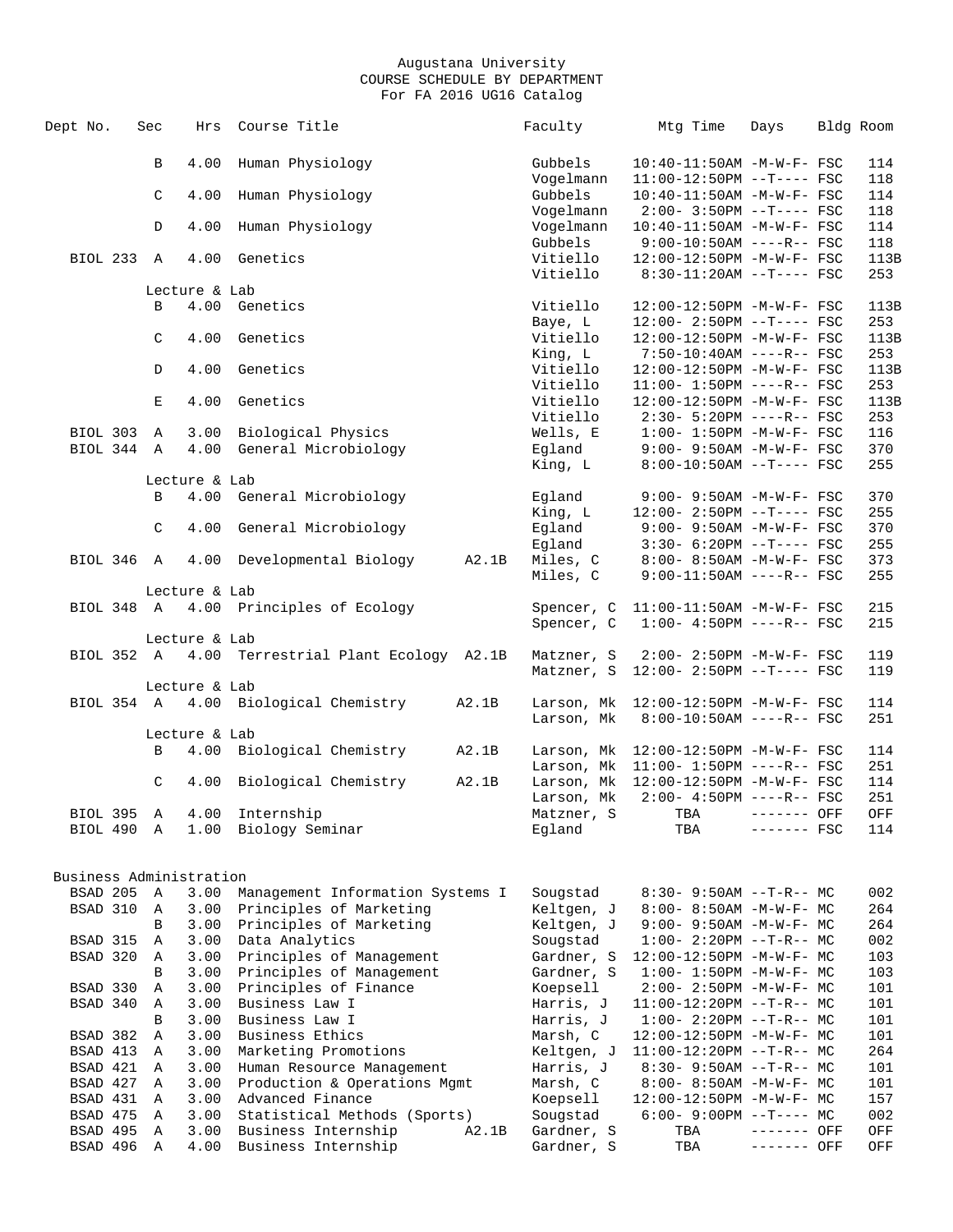| Dept No.    | Sec          |               | Hrs Course Title                                                                                 |       | Faculty    | Mtg Time                          | Days        | Bldg Room |     |
|-------------|--------------|---------------|--------------------------------------------------------------------------------------------------|-------|------------|-----------------------------------|-------------|-----------|-----|
|             |              |               |                                                                                                  |       |            |                                   |             |           |     |
| Chemistry   |              |               |                                                                                                  |       |            |                                   |             |           |     |
| CHEM 102 A  |              |               | 1.00 Trustee's Fellowshp in Chemistry Eichler 10:00-10:50AM --T---- FSC                          |       |            |                                   |             |           | 371 |
|             |              |               | --CHEM 102: BY INVITATION OF DEPT ONLY. ONE CREDIT COURSE, BUT MUST ATTEND BOTH SEMESTERS TO     |       |            |                                   |             |           |     |
|             |              |               | RECEIVE THE ONE CREDIT.                                                                          |       |            |                                   |             |           |     |
|             |              |               |                                                                                                  | A3.2  | Weisshaar  |                                   |             |           | 370 |
|             |              |               | CHEM 116 A1 4.00 General Chemistry I                                                             |       |            | $8:00 - 8:50AM - M - W - F - FSC$ |             |           |     |
|             |              |               |                                                                                                  |       | Weisshaar  | $8:00 - 9:50AM -T--- FSC$         |             |           | 313 |
|             |              | Lecture & Lab |                                                                                                  |       |            |                                   |             |           |     |
|             |              |               | A2 4.00 General Chemistry I                                                                      | A3.2  | Weisshaar  | $8:00 - 8:50AM$ -M-W-F- FSC       |             |           | 370 |
|             |              |               |                                                                                                  |       | Johnsn-Edl | $3:00-4:50PM -M---FSC$            |             |           | 313 |
|             | B1           | 4.00          | General Chemistry I                                                                              | A3.2  | Klose, A   | 9:00- 9:50AM -M-W-F- FSC          |             |           | 374 |
|             |              |               |                                                                                                  |       | Klose, A   | $8:00 - 9:50AM$ ----R-- FSC       |             |           | 313 |
|             | B2           | 4.00          | General Chemistry I                                                                              | A3.2  | Klose, A   | $9:00 - 9:50AM - M - W - F - FSC$ |             |           | 374 |
|             |              |               |                                                                                                  |       | Johnsn-Edl | $1:30-3:20PM -T---FSC$            |             |           | 313 |
|             | C1           | 4.00          | General Chemistry I                                                                              | A3.2  | Weisshaar  | 12:00-12:50PM -M-W-F- FSC         |             |           | 370 |
|             |              |               |                                                                                                  |       | Weisshaar  | $11:00-12:50PM$ --T---- FSC       |             |           | 313 |
|             | C2           | 4.00          | General Chemistry I                                                                              | A3.2  | Weisshaar  | 12:00-12:50PM -M-W-F- FSC         |             |           | 370 |
|             |              |               |                                                                                                  |       | Weisshaar  | $1:30-3:20PM$ ----R-- FSC         |             |           | 313 |
|             | D1           | 4.00          | General Chemistry I                                                                              | A3.2  | Eichler    | $1:00 - 1:50PM - M - W - F - FSC$ |             |           | 114 |
|             |              |               |                                                                                                  |       | Eichler    | $11:00-12:50PM$ ----R-- FSC       |             |           | 313 |
|             | D2           | 4.00          | General Chemistry I                                                                              | A3.2  | Eichler    | $1:00 - 1:50PM - M - W - F - FSC$ |             |           | 114 |
|             |              |               |                                                                                                  |       | Johnsn-Edl | $4:00 - 5:50PM$ ----R-- FSC       |             |           | 313 |
|             |              | 4.00          | General Chemistry I                                                                              | A3.2  | Eichler    |                                   |             |           | 114 |
|             | D3           |               |                                                                                                  |       |            | $1:00 - 1:50PM - M - W - F - FSC$ |             |           |     |
|             |              |               |                                                                                                  |       | Johnsn-Edl | $4:00 - 5:50PM -T--- FSC$         |             |           | 316 |
|             |              |               | CHEM 120 A1 4.00 Accelerated Gen Chemistry                                                       | A3.2  | Duffy-Matz | $9:00 - 9:50AM - M - W - F - FSC$ |             |           | 373 |
|             |              |               |                                                                                                  |       | Duffy-Matz | 8:00- 9:50AM ----R-- FSC          |             |           | 317 |
|             |              | Lecture & Lab |                                                                                                  |       |            |                                   |             |           |     |
|             |              |               | A2 4.00 Accelerated Gen Chemistry                                                                | A3.2  | Duffy-Matz | 9:00- 9:50AM -M-W-F- FSC          |             |           | 373 |
|             |              |               |                                                                                                  |       | Strandjord | $1:30-3:20PM --T---FSC$           |             |           | 316 |
|             |              |               | -CHEM 120 INTENDED FOR CHEM AND BIOCHEM MAJORS W/ACT OF 26 OR HIGHER & W/GRADE OF B OR HIGHER IN |       |            |                                   |             |           |     |
|             |              | HS CHEMISTRY. |                                                                                                  |       |            |                                   |             |           |     |
|             |              |               | CHEM 201 A1 4.00 Organic Chemistry I                                                             |       | Strandjord | 8:00- 8:50AM -M-W-F- FSC          |             |           | 114 |
|             |              |               |                                                                                                  |       | Sadhu      |                                   |             |           |     |
|             |              |               |                                                                                                  |       | Strandjord | 8:00-11:50AM ----R-- FSC          |             |           | 315 |
|             |              | Lecture & Lab |                                                                                                  |       |            |                                   |             |           |     |
|             |              |               | A2 4.00 Organic Chemistry I                                                                      |       | Strandjord | 8:00- 8:50AM -M-W-F- FSC          |             |           | 114 |
|             |              |               |                                                                                                  |       | Sadhu      |                                   |             |           |     |
|             |              |               |                                                                                                  |       | Strandjord | $2:00 - 5:50PM$ ----R-- FSC       |             |           | 315 |
|             | A3           |               | 4.00 Organic Chemistry I                                                                         |       | Strandjord | 8:00- 8:50AM -M-W-F- FSC          |             |           | 114 |
|             |              |               |                                                                                                  |       | Sadhu      |                                   |             |           |     |
|             |              |               |                                                                                                  |       |            |                                   |             |           |     |
|             |              |               |                                                                                                  |       | Sadhu      | $2:00 - 5:50PM -T--- FSC$         |             |           | 315 |
| CHEM 202 A1 |              |               | 4.00 Organic Chemistry II                                                                        |       | Duffy-Matz | 11:00-11:50AM -M-W-F- FSC         |             |           | 370 |
|             |              |               |                                                                                                  |       | Duffy-Matz | $8:00-11:50AM$ --T---- FSC        |             |           | 315 |
|             |              | Lecture & Lab |                                                                                                  |       |            |                                   |             |           |     |
|             |              |               | CHEM 301 A1 4.00 Physical Chemistry I                                                            |       | Klose, A   | $1:00-1:50PM$ -M-WRF- FSC         |             |           | 371 |
|             |              |               |                                                                                                  |       | Klose, A   | $1:00-4:50PM --T---FSC$           |             |           | 317 |
|             |              | Lecture & Lab |                                                                                                  |       |            |                                   |             |           |     |
| CHEM 330 A  |              |               | 4.00 Medicinal Chem & Biochem                                                                    | A2.1B | Sadhu      | 11:00-11:50AM -M-W-F- FSC         |             |           | 374 |
|             |              |               |                                                                                                  |       | Sadhu      | 8:00-11:50AM ----R-- FSC          |             |           | 316 |
| CHEM 395 A  |              | 4.00          | Internship                                                                                       |       | Eichler    | TBA                               | $-----$ OFF |           | OFF |
|             |              |               |                                                                                                  |       |            |                                   |             |           |     |
|             |              |               |                                                                                                  |       |            |                                   |             |           |     |
| Civitas     |              |               |                                                                                                  |       |            |                                   |             |           |     |
| CIVT 110    | Α            | 3.00          | Exploring Christian Faith A4.1                                                                   |       | Swanson, R | $9:00 - 9:50AM - M - W - F - HUM$ |             |           | 202 |
| CIVT 200    | Α            | 3.00          | Literary Experience A2.1B & A3.5                                                                 |       | Blank-Libr | $8:30 - 9:50AM -T-R-- HUM$        |             |           | 123 |
|             |              |               |                                                                                                  |       |            |                                   |             |           |     |
| CIVT 201    | A            | 3.00          | Reading Augustana                                                                                |       | Miller, J  | $1:00 - 2:20PM -T-R--CWS$         |             |           | 108 |
| CIVT 202    | $\mathbb{A}$ | 3.00          | Pertinence:                                                                                      |       |            |                                   |             |           |     |
|             |              |               | Identity Conflict & Wrld Politic                                                                 |       | Dndelinger | $8:00 - 8:50AM - M - W - F - MC$  |             |           | 255 |
| CIVT 203    | A            | 3.00          | Justice:                                                                                         |       |            |                                   |             |           |     |
|             |              |               | Justice and the State of Israel                                                                  |       | Haar, M    | $11:00-12:20PM$ --T-R-- HUM       |             |           | 123 |
| CIVT 395 A  |              |               | 4.00 Vocation (Indiv Learning Exper)                                                             |       | Swart, W   | TBA                               | ------- OFF |           | OFF |
|             |              |               |                                                                                                  |       |            |                                   |             |           |     |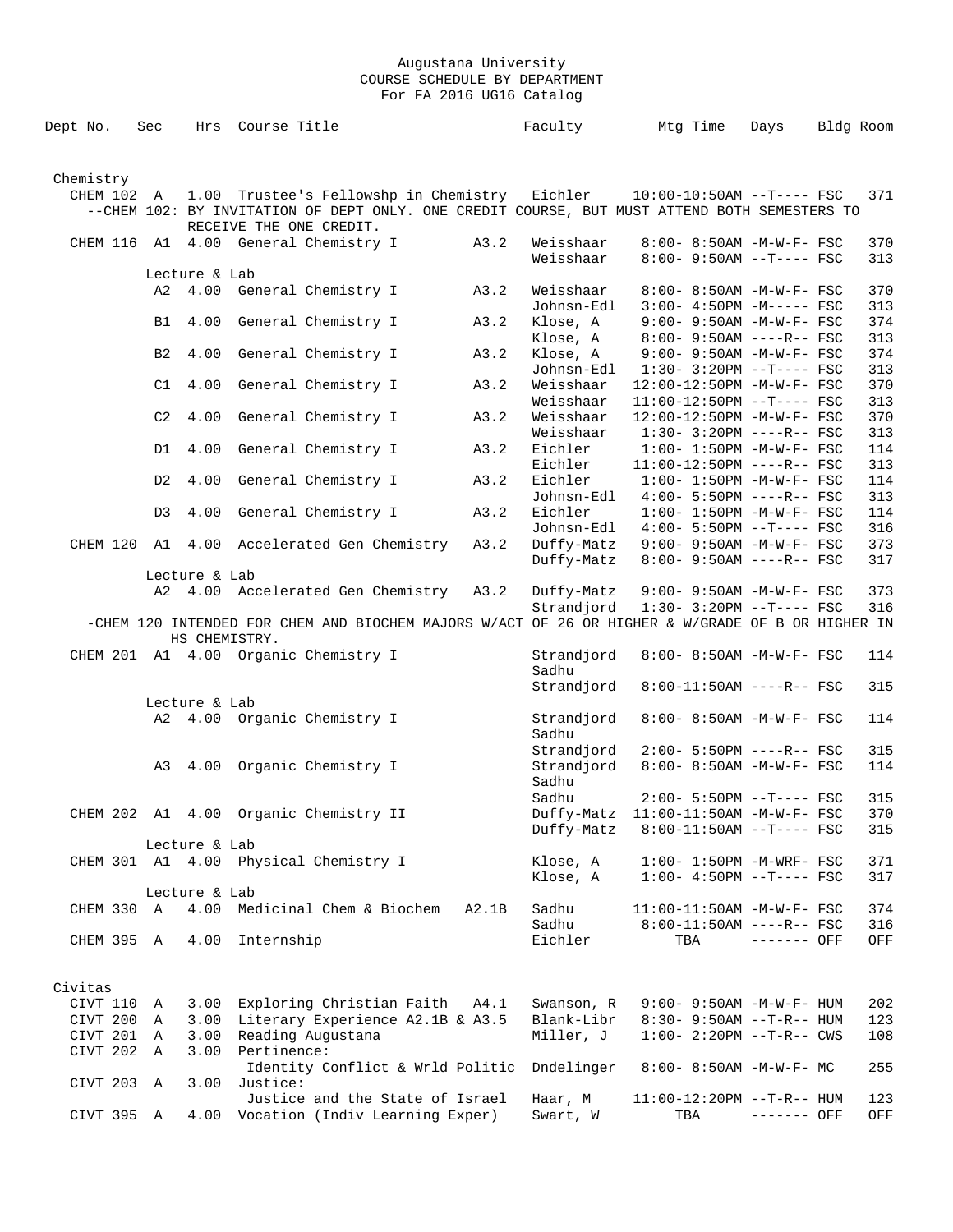| Dept No.                | Sec            | Hrs           | Course Title                                | Faculty    | Mtg Time                                                   | Days         | Bldg Room |
|-------------------------|----------------|---------------|---------------------------------------------|------------|------------------------------------------------------------|--------------|-----------|
| Classics                |                |               |                                             |            |                                                            |              |           |
| CLAS 202                | Α              | 3.00          | Intermediate Greek III                      | Wentzel, R | $1:00 - 1:50PM -M-W-F - HUM$                               |              | 227       |
| CLAS 205                | Α              | 3.00          | Elementary Latin I<br>A3.4                  | Wentzel, R | $9:00 - 9:50AM - M - W - F - HUM$                          |              | 103       |
| CLAS 207                | A              | 3.00          | Intermediate Latin III                      | Wentzel, R | $1:00 - 2:20PM -T-R--HUM$                                  |              | 227       |
| CLAS 220                | Α              | 3.00          | Our Phil Heritage I<br>A3.1A                | O'Hara, D  | 2:00- 2:50PM -M-W-F- HUM                                   |              | 201       |
|                         |                |               |                                             |            |                                                            |              |           |
| CLAS 397                | A              | 3.00          | Topics:<br>Literature of the Roman Republic | Wentzel, R | $3:30 - 4:50PM -M--R--HUM$                                 |              | 227       |
|                         |                |               |                                             |            |                                                            |              |           |
| Communication Disorders |                |               |                                             |            |                                                            |              |           |
| CMDS 170 A              |                | 2.00          | Intro to Communication Disorders            | Mahan, K   | $9:00 - 9:50AM - M-W--- MC$                                |              | 161       |
| CMDS 201                | A              | 3.00          | Language Development                        | Mahan, K   | 11:00-11:50AM -M-W-F- MC                                   |              | 102       |
| CMDS 221                | A              | 4.00          | Intro to Audiology                          | Hanavan, P | $8:00 - 8:50AM - M - W - F - MC$                           |              | 161       |
|                         |                |               |                                             | Hanavan, P | $9:00 - 9:50AM -T--- MC$                                   |              | 156       |
|                         | B              | 4.00          | Intro to Audiology                          | Hanavan, P | $8:00 - 8:50AM - M - W - F - MC$                           |              | 161       |
|                         |                |               |                                             | Hanavan, P | $10:00-10:50AM$ --T---- MC                                 |              | 156       |
|                         | C              | 4.00          | Intro to Audiology                          | Hanavan, P | $8:00 - 8:50AM - M - W - F - MC$                           |              | 161       |
|                         |                |               |                                             |            |                                                            |              | 156       |
|                         |                |               |                                             | Hanavan, P | $11:00-11:50AM$ --T---- MC<br>$9:00 - 9:50AM - M-W-F - MC$ |              |           |
| CMDS 274                | A              | 3.00          | Speech Science                              | Hanavan, P |                                                            |              | 102       |
| CMDS 288                | A              | 1.00          | Observation Practicum                       | Mahan, K   | TBA                                                        | ------- OFF  | OFF       |
|                         |                |               | -CMDS 288: INSTRUCTOR SIGNATURE REQUIRED.   |            |                                                            |              |           |
| CMDS 372 A              |                | 2.00          | Voice & Fluency Disorders A2.1B             | Mahan, K   | $1:00-1:50PM -M-W--- MC$                                   |              | 102       |
| CMDS 388                | A              |               | 4.00 Clinical Practicum                     | Mahan, K   | TBA                                                        | ------- OFF  | OFF       |
|                         |                |               | -CMDS 388: INSTRUCTOR SIGNATURE REQUIRED.   |            |                                                            |              |           |
| CMDS 488 A              |                |               | 4.00 Adv Clinical Prct: Comm Disorders      | Mahan, K   | TBA                                                        | ------- OFF  | OFF       |
|                         |                |               | -CMDS 488: INSTRUCTOR SIGNATURE REQUIRED.   |            |                                                            |              |           |
|                         |                |               |                                             |            |                                                            |              |           |
| Communication Studies   |                |               |                                             |            |                                                            |              |           |
| COMM 110 A              |                | 3.00          | Intro To Communication<br>A2.2              | Bart, J    | $1:00-2:20PM -T-R--HUM$                                    |              | 331       |
| COMM 250                | A              | 3.00          | Interpersonal Communication A1.2            | Dunn, T    | $8:30 - 9:50AM -T-R-- HUM$                                 |              | 331       |
| COMM 270                | A              | 4.00          | Advocacy and Argumentation A2.2             | Bart, J    | 8:30- 9:50AM -M-W-F- HUM                                   |              | 331       |
| COMM 290                | A              | 3.00          | Communication Research                      | Nitz, M    | $1:00 - 1:50PM - M - W - F - HUM$                          |              | 323       |
| COMM 335                | A              | 3.00          | Elections, Pub Opin & the Media             | Wanless, E | $1:00 - 1:50PM - M - W - F - HUM$                          |              | 102       |
| COMM 350                | A              | 3.00          | Organizational Communication                | Bart, H    | $2:00 - 2:50PM -M-W-F - HUM$                               |              | 331       |
| COMM 365                | A              | 3.00          | Public Relations                            | Nitz, M    | $8:30 - 9:50AM -T-R-- HUM$                                 |              | 302       |
| COMM 395                | A              | 4.00          | Internship                                  | Nitz, M    | TBA                                                        | $------$ OFF | OFF       |
|                         | B              | 4.00          | Internship                                  | Dunn, T    | TBA                                                        | ------- OFF  | OFF       |
| COMM 397                | $\mathbb{A}$   | 3.00          | TOPICS:                                     |            |                                                            |              |           |
|                         |                |               | Gender, Security & the Presidency Bart, H   |            | $12:00-12:50PM -M-W-F- HUM$                                |              | 323       |
|                         |                |               |                                             |            |                                                            |              |           |
| Computer Science        |                |               |                                             |            |                                                            |              |           |
| COSC 104 A              |                |               | 1.00 Advanced Word Processing               | Gray, S    | TBA                                                        | ------- OFF  | ONLN      |
|                         |                |               | COSC 104: ONLINE COURSE                     |            |                                                            |              |           |
| COSC 105 A              |                | 1.00          | Advanced Spreadsheet Appl Softwr            | Gray, S    | TBA                                                        | ------- OFF  | ONLN      |
|                         |                |               | COSC 105: ONLINE COURSE                     |            |                                                            |              |           |
| COSC 106 A              |                | 1.00          | Advanced Database Appl Software             | Gray, S    | TBA                                                        | ------- OFF  | ONLN      |
|                         |                |               | COSC 106: ONLINE COURSE                     |            |                                                            |              |           |
| COSC 107 A              |                | 1.00          | Advanced PowerPoint                         | Gray, S    | TBA                                                        | ------- OFF  | ONLN      |
|                         |                |               | COSC 107: ONLINE COURSE                     |            |                                                            |              |           |
| COSC 130                | $\overline{A}$ | 3.00          | Ethical Issues in Tech A3.3A2.1B            |            |                                                            |              | 002       |
|                         |                |               |                                             | Gray, S    | $11:00-12:20PM -T-R-- MC$                                  |              |           |
| COSC 205 A              |                | 3.00          | Management Information Systems I            | Sougstad   | $8:30 - 9:50AM -T-R-- MC$                                  |              | 002       |
| COSC 210 A              |                | 4.00          | Computer Science I                          | Shum, S    | $8:40 - 9:50AM - M-W-F - FSC$                              |              | 372       |
| COSC 226 A              |                | 3.00          | C++ Programming                             | Mournet    | $2:00 - 2:50PM - M - W - F - FSC$                          |              | 372       |
| COSC 235 A              |                | 4.00          | Computer Organization                       | Shum, S    | 10:40-11:50AM -M-W-F- FSC                                  |              | 372       |
|                         |                | Lecture & Lab |                                             |            |                                                            |              |           |
| COSC 260                | A              | 3.00          | Computer Science III                        | Shum, S    | 12:00-12:50PM -M-W-F- FSC                                  |              | 372       |
| COSC 315                | A              | 3.00          | Data Analytics                              | Sougstad   | $1:00-2:20PM -T-R--MC$                                     |              | 002       |
| COSC 380                | A              | 3.00          | Artificial Intelligence & Roboti            | Steinwand  | $6:00 - 9:00PM -M--- FSC$                                  |              | 372       |
| COSC 395 A              |                | 4.00          | Internship                                  | Entwistle  | TBA                                                        | ------- OFF  | OFF       |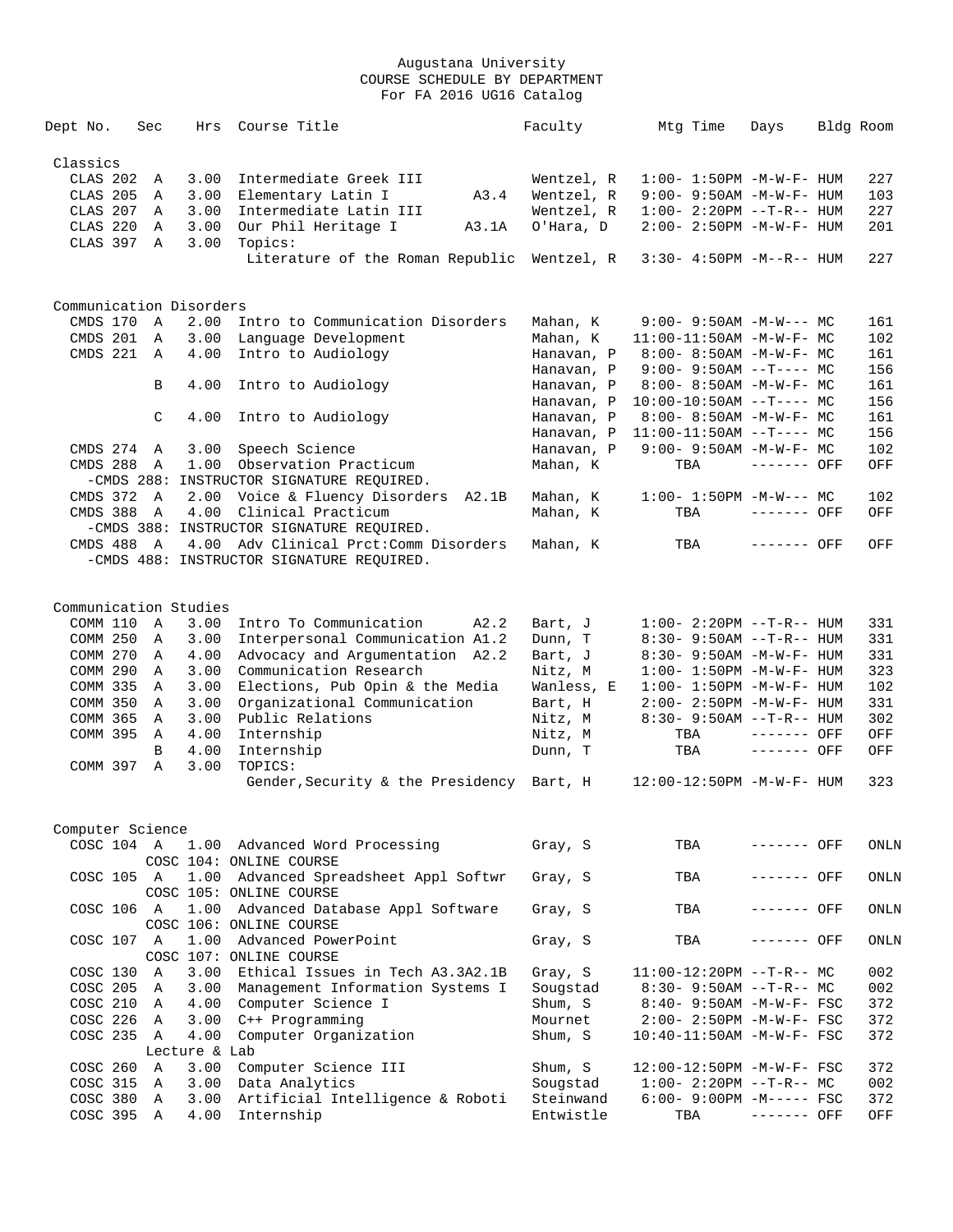| Dept No.                | Sec          | Hrs  | Course Title                                                                                      | Faculty             | Mtg Time                               | Days        | Bldg Room |     |
|-------------------------|--------------|------|---------------------------------------------------------------------------------------------------|---------------------|----------------------------------------|-------------|-----------|-----|
| Economics               |              |      |                                                                                                   |                     |                                        |             |           |     |
| ECON 120                | Α            | 3.00 | Principles of Economics I<br>A3.3                                                                 | Sorenson, D         | 12:00-12:50PM -M-W-F- MC               |             |           | 264 |
|                         | B            | 3.00 | Principles of Economics I                                                                         | A3.3<br>Sorenson, D | $1:00 - 1:50PM -M-W-F - MC$            |             |           | 264 |
|                         | C            | 3.00 | Principles of Economics I<br>A3.3                                                                 | Eqqleston           | $11:00-12:20PM --T-R--MC$              |             |           | 103 |
|                         | D            | 3.00 | Principles of Economics I<br>A3.3                                                                 | Eqqleston           | $1:00-2:20PM -T-R--MC$                 |             |           | 103 |
| ECON 121                | Α            | 3.00 | Principles of Economics II                                                                        | Sorenson, D         | $8:30 - 9:50AM -T-R-- SFS$             |             |           | 206 |
| ECON 270                | Α            | 4.00 | Statistics                                                                                        | Sorenson, D         | $8:00 - 8:50AM$ -M-W-F- MC             |             |           | 153 |
|                         |              |      |                                                                                                   |                     |                                        |             |           |     |
|                         | B            | 4.00 | Statistics                                                                                        | Sorenson, D         | 9:00- 9:50AM -M-W-F- MC                |             |           | 153 |
|                         | C            | 4.00 | Statistics                                                                                        | Lima, O             | 12:00-12:50PM -M-W-F- MC               |             |           | 153 |
|                         | $\mathbb{D}$ | 4.00 | Statistics                                                                                        | Lima, O             | $1:00 - 1:50PM - M - W - F - MC$       |             |           | 153 |
|                         |              |      | -ECON 270: MUST ALSO REGISTER FOR ECON 270L LAB SECTION.                                          |                     |                                        |             |           |     |
| ECON 270L A             |              | 0.00 | ECON 270: Lab                                                                                     | Sorenson, D         | $7:00 - 7:50PM$ ---W--- MC             |             |           | 001 |
|                         |              |      |                                                                                                   | Lima, O             |                                        |             |           |     |
|                         | B            | 0.00 | ECON 270: Lab                                                                                     | Sorenson, D         | $9:00 - 9:50AM$ ----R-- MC             |             |           | 001 |
|                         |              |      |                                                                                                   | Lima, O             |                                        |             |           |     |
|                         | C            | 0.00 | $ECON$ 270: Lab                                                                                   | Sorenson, D         | $10:00-10:50AM$ ----R-- MC             |             |           | 001 |
|                         |              |      |                                                                                                   | Lima, O             |                                        |             |           |     |
|                         | D            | 0.00 | $ECON$ 270: Lab                                                                                   | Sorenson, D         | $1:00-1:50PM$ ----R-- MC               |             |           | 001 |
|                         |              |      |                                                                                                   | Lima, O             |                                        |             |           |     |
| ECON 321                | Α            | 3.00 | Intermediate Macroeconomics                                                                       | Eqqleston           | 11:00-11:50AM -M-W-F- MC               |             |           | 264 |
| ECON 373                | Α            | 3.00 | Econometrics                                                                                      | Sorenson, D         | $2:00 - 2:50PM -M-W-F - MC$            |             |           | 153 |
| ECON 495                | A            | 4.00 | Internship in Economic Analysis                                                                   | Sorenson, D         | TBA                                    | ------- OFF |           | OFF |
|                         |              |      |                                                                                                   |                     |                                        |             |           |     |
|                         |              |      |                                                                                                   |                     |                                        |             |           |     |
| Ed of Deaf/Hard Hearing |              |      |                                                                                                   |                     |                                        |             |           |     |
|                         |              |      | EDHH 487 A 12.00 Student Teach: Deaf Educ Elem                                                    | Fiala, R            | TBA                                    | ------- OFF |           | OFF |
|                         |              |      | -EDHH 487: SIGNATURE OF FIELD EXPERIENCE COORDINATOR REQUIRED.                                    |                     |                                        |             |           |     |
|                         |              |      | EDHH 489 A 12.00 Student Teach: Deaf Educ MS/HS                                                   | Fiala, R            | TBA                                    | ------- OFF |           | OFF |
|                         |              |      | -EDHH 489: SIGNATURE OF FIELD EXPERIENCE COORDINATOR REQUIRED.                                    |                     |                                        |             |           |     |
|                         |              |      |                                                                                                   |                     |                                        |             |           |     |
|                         |              |      |                                                                                                   |                     |                                        |             |           |     |
| Education               |              |      |                                                                                                   |                     |                                        |             |           |     |
| EDUC 000                | A            |      | 0.00 Admitted to Teacher Educ Program                                                             | Fiala, R            | TBA                                    | ------- OFF |           | OFF |
| EDUC 110                | A            | 3.00 | Found of American Education A3.3                                                                  | Soukup, M           | $11:00-12:20PM$ --T-R-- MC             |             |           | 257 |
|                         | В            | 3.00 | Found of American Education A3.3                                                                  | Soukup, M           | $1:00-2:20PM -T-R--MC$                 |             |           | 257 |
|                         |              |      | -EDUC 110: INTENDED FOR STUDENTS PURSUING ENTRANCE TO TEACHER EDUC PROGRAM. REQUIRES 1-2 HRS PER  |                     |                                        |             |           |     |
|                         |              |      | WK IN AREA SCHOOLS.                                                                               |                     |                                        |             |           |     |
| EDUC 200L A             |              | 0.00 | Program Admission ePortfolio Lab                                                                  | Andrews, SE         | $10:00-10:50AM$ --T---- MC             |             |           | 001 |
|                         | B            | 0.00 | Program Admission ePortfolio Lab                                                                  | Andrews, SE         | $12:00-12:50PM$ --T---- MC             |             |           | 001 |
|                         |              |      | -EDUC 200L: SHOULD REGISTER FOR EDUC 200L IN THE SAME SEMESTER YOU ENROLL IN EDUC 275.            |                     |                                        |             |           |     |
| EDUC 219                | A            | 3.00 | Technology in Education                                                                           | Hanavan, P          | $11:00-11:50AM$ -M-W-F- MC             |             |           | 001 |
| EDUC 245                | Α            | 3.00 | Educ Psychology & Measurement                                                                     | Kinsinger           | 12:00-12:50PM -M-W-F- MC               |             |           | 253 |
|                         |              |      | EDUC 245: NOT OPEN TO FRESHMEN.                                                                   |                     |                                        |             |           |     |
| EDUC 275 A              |              |      | 3.00 Teach Learn Connect Method A2.1B Ashworth 9:00-9:50AM --T-R-- MC                             |                     |                                        |             |           | 164 |
|                         | B            |      | 3.00 Teach Learn Connect Method A2.1B                                                             |                     | $Ashworth$ $11:00-11:50AM$ $--T-R--MC$ |             |           | 164 |
|                         |              |      | -EDUC 275: NOT OPEN TO FRESHMEN. EDUC 245 IS A PRE OR COREQUISITE FOR EDUC 275. REQUIRES 4 HRS OF |                     |                                        |             |           |     |
|                         |              |      | PRACTICUM PER WK SCHEDULED BETWEEN 8AM-3PM.                                                       |                     |                                        |             |           |     |
| EDUC 290 A              |              |      | 2.00 Children's Literature                                                                        | Laurich             | $1:00-1:50PM -M-W--- MC$               |             |           | 164 |
|                         |              |      | -EDUC 290: ADMITTED TEACHER EDUC STUDENTS ONLY. REQUIRES 4-6 HRS OF OBSERVATION & PARTICIPATION   |                     |                                        |             |           |     |
|                         |              |      | IN AREA SCHOOLS.                                                                                  |                     |                                        |             |           |     |
| EDUC 300L A             |              |      | 0.00 Pre-Student Teach ePortfolio Lab                                                             |                     |                                        |             |           | 001 |
|                         | B            |      | 0.00 Pre-Student Teach ePortfolio Lab                                                             |                     |                                        |             |           | 001 |
|                         |              |      | -EDUC 300L: SHOULD REGISTER FOR EDUC 300L IN THE SEMESTER PRIOR TO STUDENT TEACHING.              |                     |                                        |             |           |     |
| EDUC 301 A              |              |      | 2.00 Methods Teaching Elem/MS Science                                                             | Sun, L              | $11:00-11:50AM$ --T-R-- MC             |             |           | 157 |
|                         |              |      | -EDUC 301: REQUIRES OBSERVATION & TEACHING IN ELEM SCHOOLS.                                       |                     |                                        |             |           |     |
| EDUC 313 A              |              |      | 3.00 Methods of Teach Elem/MS Math                                                                |                     | Sun, L 8:00-8:50AM -M-W-F- MC          |             |           | 164 |
|                         |              |      | -EDUC 313: ADMITTED TEACHER EDUC STUDENTS ONLY. PLAN TO SPEND 1 HR IN THE FIELD 1 MORNING PER WK. |                     |                                        |             |           |     |
|                         |              |      |                                                                                                   |                     |                                        |             |           |     |
| EDUC 320 A              |              |      | 3.00 Methods Teach and Assess Writing                                                             | Laurich             | $11:00-11:50AM$ -M-W-F- MC             |             |           | 164 |
|                         |              |      | -EDUC 320: ADMITTED TEACHER EDUC STUDENTS ONLY. MUST ALSO REGISTER FOR EDUC 325. PLAN TO SPEND 2  |                     |                                        |             |           |     |
|                         |              |      | HRS IN FIELD 1 MORNING PER WK.                                                                    |                     |                                        |             |           |     |
| EDUC 325 A              |              |      | 3.00 Methods Teach and Assess Reading                                                             | Laurich             | 12:00-12:50PM -M-W-F- MC               |             |           | 164 |
|                         |              |      | -EDUC 325: ADMITTED TEACHER EDUC STUDENTS ONLY. MUST ALSO REGISTER FOR EDUC 320. PLAN TO SPEND 2  |                     |                                        |             |           |     |
|                         |              |      | HRS IN FIELD 1 MORNING PER WK.                                                                    |                     |                                        |             |           |     |
|                         |              |      | EDUC 330 A 3.00 Foundations&Methods-Middle Level                                                  | Sun, L              | $2:00 - 2:50PM -M-W-F - MC$            |             |           | 164 |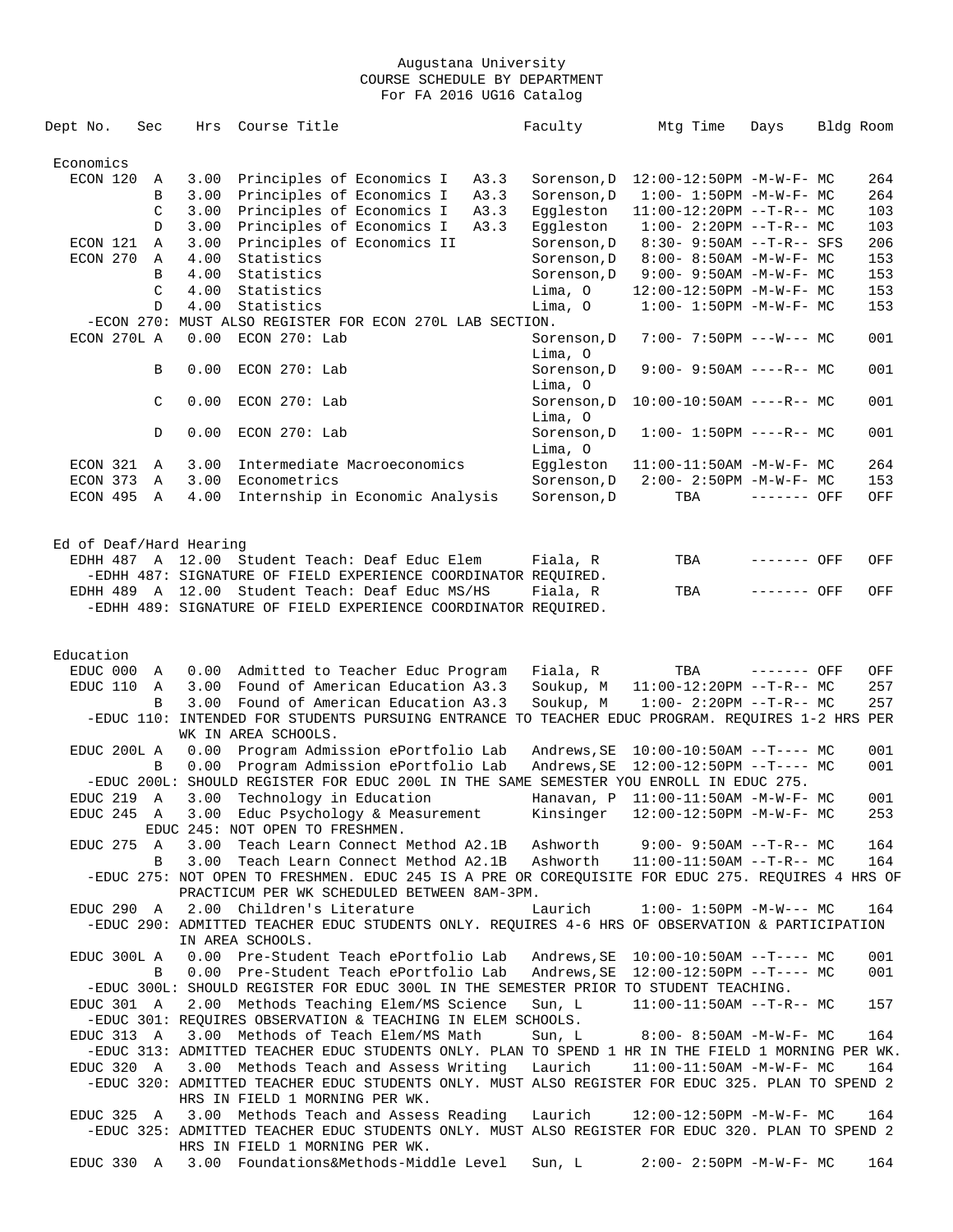| Dept No.         | Sec         | Hrs           | Course Title                                                                                    |                | Faculty                    | Mtg Time                                                          | Days         | Bldg Room |            |
|------------------|-------------|---------------|-------------------------------------------------------------------------------------------------|----------------|----------------------------|-------------------------------------------------------------------|--------------|-----------|------------|
|                  |             |               |                                                                                                 |                |                            |                                                                   |              |           |            |
|                  |             |               | -EDUC 330: ADMITTED TEACHER EDUC STUDENTS ONLY.                                                 |                |                            |                                                                   |              |           |            |
| EDUC 335 A       |             |               | 3.00 Literacy in the Content Area<br>-EDUC 335: ADMITTED TEACHER EDUC STUDENTS ONLY.            |                |                            | Sackreiter 12:00-12:50PM -M-W-F- HUM                              |              |           | 226        |
| EDUC 345 A       |             |               | 3.00 Adolescent Development                                                                     | A1.2           | Kinsinger                  | $1:00 - 1:50PM - M - W - F - MC$                                  |              |           | 161        |
|                  |             |               | -EDUC 345: ADMITTED TEACHER EDUC STUDENTS ONLY.                                                 |                |                            |                                                                   |              |           |            |
| EDUC 350 A       |             |               | 2.00 Teaching Soc Studies Elem & MS                                                             |                | Ashworth                   | $1:00 - 1:50PM -T-R-- MC$                                         |              |           | 164        |
|                  |             |               | -EDUC 350: ADMITTED TEACHER EDUC STUDENTS ONLY. REQUIRES 4-6 HRS OF OBSERVATION & PARTICIPATION |                |                            |                                                                   |              |           |            |
|                  |             |               | IN AREA SCHOOLS.                                                                                |                |                            |                                                                   |              |           |            |
| EDUC 355         | A           |               | 3.00 Human Relations in Education                                                               |                |                            | VanBockern $11:00-12:30PM -T-R--MC$                               |              |           | 202        |
| EDUC 360         | A           |               | 3.00 Found of English as New Language                                                           |                | Sackreiter                 | $1:00 - 1:50PM -M -W -F - HUM$                                    |              |           | 226        |
| EDUC 370 S       |             | 3.00          | Literacy for Engl Lang Learners                                                                 |                | Andrews, SE                | TBA                                                               | $------$ OFF |           | OFF        |
| EDUC 400L A      |             | 0.00          | Student Teacher ePortfolio Lab                                                                  |                | Andrews, SE                | TBA                                                               | ------- OFF  |           | OFF        |
|                  |             |               | -EDUC 400L: SHOULD REGISTER FOR EDUC 400L DURING THE SEMESTER OF STUDENT TEACHING.              |                |                            |                                                                   |              |           |            |
|                  |             |               | EDUC 470 A 12.00 Student Teach: All Grades                                                      |                | Fiala, R                   | TBA                                                               | ------- OFF  |           | OFF        |
|                  |             |               | -EDUC 470A: SIGNATURE OF FIELD EXPERIENCE COORDINATOR IS REQUIRED                               |                |                            |                                                                   |              |           |            |
|                  |             |               | EDUC 471 A 12.00 Student Teach: Middle School                                                   |                | Fiala, R                   | TBA                                                               | ------- OFF  |           | OFF        |
| EDUC 472 A 12.00 |             |               | -EDUC 471A: SIGNATURE OF FIELD EXPERIENCE COORDINATOR IS REQUIRED<br>Student Teach: Elementary  |                | Fiala, R                   | TBA                                                               | ------- OFF  |           | OFF        |
|                  |             |               | -EDUC 472A: SIGNATURE OF FIELD EXPERIENCE COORDINATOR IS REQUIRED                               |                |                            |                                                                   |              |           |            |
|                  |             |               | EDUC 473 A 12.00 Student Teach: Kindergarten                                                    |                | Fiala, R                   | TBA                                                               | ------- OFF  |           | OFF        |
|                  |             |               | -EDUC 473A: SIGNATURE OF FIELD EXPERIENCE COORDINATOR IS REQUIRED                               |                |                            |                                                                   |              |           |            |
|                  |             |               | EDUC 474 A 12.00 Student Teach: Secondary                                                       |                | Fiala, R                   | TBA                                                               | ------- OFF  |           | OFF        |
|                  |             |               | -EDUC 474A: SIGNATURE OF FIELD EXPERIENCE COORDINATOR IS REQUIRED                               |                |                            |                                                                   |              |           |            |
|                  |             |               |                                                                                                 |                |                            |                                                                   |              |           |            |
|                  |             |               |                                                                                                 |                |                            |                                                                   |              |           |            |
| English          |             |               |                                                                                                 |                |                            |                                                                   |              |           |            |
| ENGL 110         | $\mathbf V$ | 3.00          | First-Year Composition                                                                          | A2.1A          | Nelson, C                  | $1:00 - 1:50PM - M - W - F - HUM$                                 |              |           | 103        |
| ENGL 115         | W<br>A      | 3.00<br>3.00  | First-Year Composition<br>News Reporting & Writing                                              | A2.1A<br>A2.1B | Nelson, C<br>Blank-Libr    | $2:00 - 2:50PM -M-W-F - HUM$<br>$1:00 - 1:50PM - M - W - F - HUM$ |              |           | 103<br>201 |
| ENGL 200         | Α           | 3.00          | Literary Experience A2.1B & A3.5                                                                |                | Hanson, D                  | $9:00 - 9:50AM - M - W - F - HUM$                                 |              |           | 102        |
|                  | B           | 3.00          | Literary Experience A2.1B & A3.5                                                                |                | Gerling                    | $8:30 - 9:50AM$ --T-R-- HUM                                       |              |           | 102        |
|                  | C           | 3.00          | Literary Experience A2.1B & A3.5                                                                |                | Looney, S                  | 12:00-12:50PM -M-W-F- HUM                                         |              |           | 102        |
|                  | D           | 3.00          | Literary Experience A2.1B & A3.5                                                                |                | Nelson, C                  | $11:00-12:20PM -T-R--HUM$                                         |              |           | 102        |
|                  | F           | 3.00          | Literary Experience A2.1B & A3.5                                                                |                | Boyens, B                  | $1:00 - 2:20PM -T-R--HUM$                                         |              |           | 102        |
| ENGL 226         | Α           | 3.00          | World Literature II<br>A3.1B                                                                    |                | Hanson, D                  | 12:00-12:50PM -M-W-F- HUM                                         |              |           | 123        |
| ENGL 230         | $\mathbb A$ | 3.00          | Intro to British Lit Hist A3.5A                                                                 |                | Harris, Mit                | $8:00 - 8:50AM - M - W - F - HUM$                                 |              |           | 201        |
| ENGL 239         | Α           | 3.00          | Advanced Journalism                                                                             | A2.1B          | Gale, D.                   | $1:00 - 2:20PM -T-R--HUM$                                         |              |           | 323        |
| ENGL 289         | Α           | 3.00          | Seminar in Literary Crit & Theor                                                                |                |                            |                                                                   |              |           |            |
|                  |             |               | Cultural Theory & Popular Cultur                                                                |                | Rives, D                   | 9:00- 9:50AM -M-W-F- HUM                                          |              |           | 106        |
| ENGL 306         | A           | 3.00          | Creative Writing: Drama                                                                         | A2.1B          | Hanson, D                  | 2:00- 2:50PM -M-W-F- HUM                                          |              |           | 106        |
| ENGL 311         | Α           | 3.00          | Advanced Composition                                                                            | A2.1B          | Looney, S                  | 8:30- 9:50AM --T-R-- HUM                                          |              |           | 323        |
| ENGL 320         | Α           | 3.00          | Seminar in Earlier American Lit                                                                 |                |                            |                                                                   |              |           |            |
| ENGL 395 A       |             | 4.00          | Edgar Allen Poe<br>Internship                                                                   |                | Rives, D<br>Rives, D       | $1:00 - 1:50PM - M - W - F - HUM$<br>TBA                          | ------- OFF  |           | 106<br>OFF |
|                  |             |               |                                                                                                 |                |                            |                                                                   |              |           |            |
|                  |             |               |                                                                                                 |                |                            |                                                                   |              |           |            |
| Exercise Science |             |               |                                                                                                 |                |                            |                                                                   |              |           |            |
| EXSC 120         | Α           | 3.00          | Intro to Exercise & Sport Scienc                                                                |                | Scholten, S                | $2:00 - 2:50PM -M-W-F - FSC$                                      |              |           | 374        |
| EXSC 265         | Α           | 2.00          | Theory & Tech of Strenth & Cond                                                                 |                | Chambers                   | $12:00-12:50PM -T-R-- ELMN$                                       |              |           | 180        |
| EXSC 277         | Α           | 2.00          | Motor Development                                                                               |                | Gorres-Mar                 | $11:00-11:50AM$ --T-R-- FSC                                       |              |           | 272        |
| EXSC 322         | Α           | 3.00          | Structural Kinesiology                                                                          |                | Gorres-Mar                 | $8:30 - 9:50AM -T-R--FSC$                                         |              |           | 272        |
|                  |             | Lecture & Lab |                                                                                                 |                |                            |                                                                   |              |           |            |
| EXSC 355         | A           | 3.00          | Curr Topics Exercise/Sport Sci W                                                                |                | Gorres-Mar                 | $11:00-11:50AM$ -M-W-F- FSC                                       |              |           | 273        |
| EXSC 360         | Α           | 3.00          | Fitness Measure & Exerc Prescrip                                                                |                | Barkley, S                 | 9:00- 9:50AM -M-W-F- FSC                                          |              |           | 273        |
| EXSC 395         | Α           | 4.00          | Internship                                                                                      |                |                            |                                                                   |              |           |            |
|                  |             |               | Fitness                                                                                         |                | Scholten, S                | TBA                                                               | ------- OFF  |           | OFF        |
| EXSC 450         | В<br>A      | 4.00<br>2.00  | Fitness<br>Exercise Leadership                                                                  |                | Scholten, S<br>Scholten, S | TBA<br>$2:00 - 2:50PM -T-R--FSC$                                  | ------- OFF  |           | OFF<br>272 |
|                  |             |               |                                                                                                 |                |                            |                                                                   |              |           |            |
|                  |             |               |                                                                                                 |                |                            |                                                                   |              |           |            |
| French           |             |               |                                                                                                 |                |                            |                                                                   |              |           |            |
| FREN 110         | Α           | 3.00          | Intro to French I                                                                               | A3.4           | Fish                       | $9:00 - 9:50AM - M - W - F - HUM$                                 |              |           | 325        |
| FREN 210         | Α           | 4.00          | Intermediate French I                                                                           |                | Fish                       | $2:00 - 2:50PM - MTWR - - HUM$                                    |              |           | 325        |
| FREN 320         | Α           | 4.00          | French Conv & Comp I                                                                            | A2.1B          | Fish                       | 11:00-11:50AM -MTWR-- HUM                                         |              |           | 325        |
|                  |             |               |                                                                                                 |                |                            |                                                                   |              |           |            |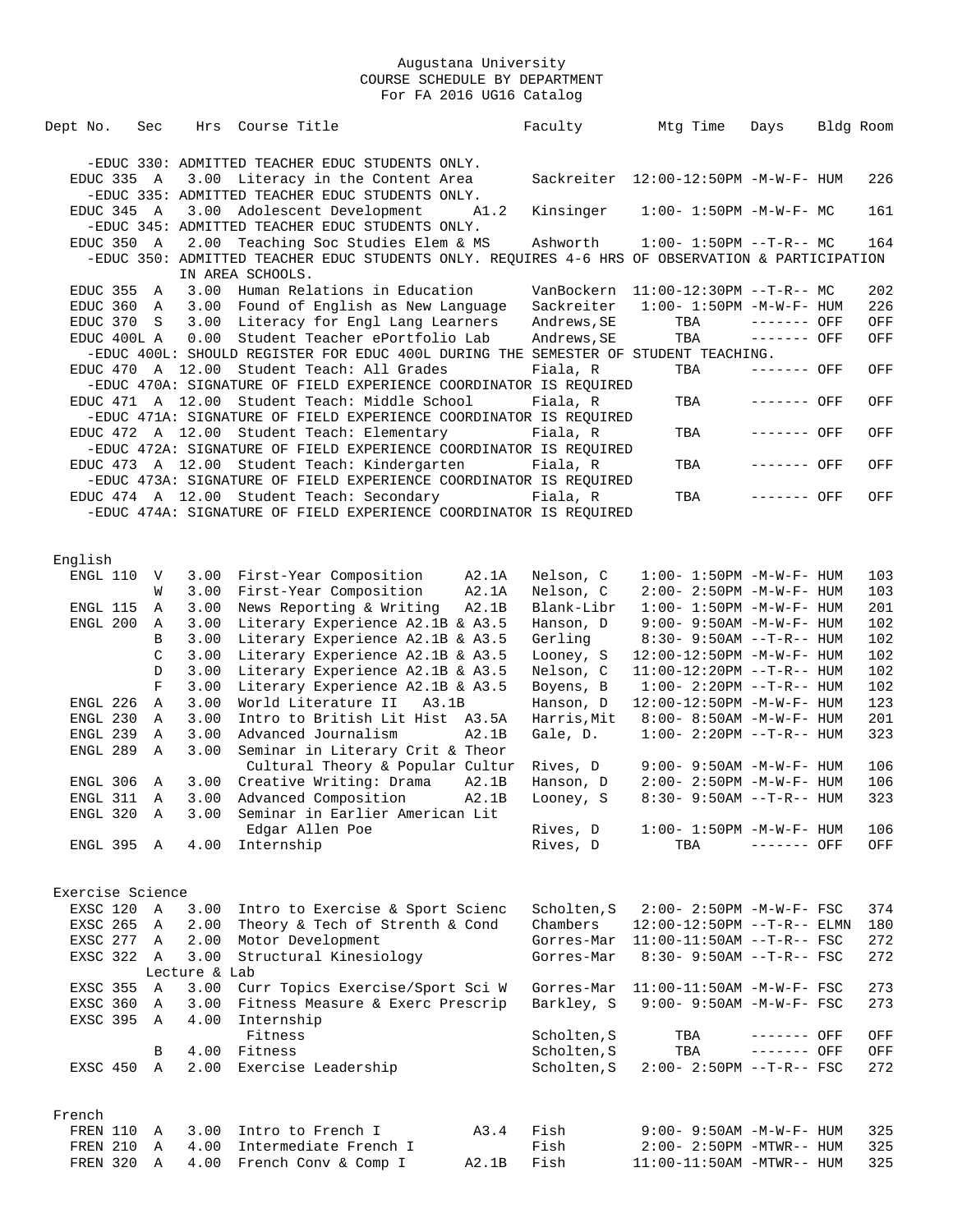| Dept No.               | Sec               | Hrs               | Course Title                                                          | Faculty                    | Mtg Time                                                     | Days                       | Bldg Room          |
|------------------------|-------------------|-------------------|-----------------------------------------------------------------------|----------------------------|--------------------------------------------------------------|----------------------------|--------------------|
| FREN 395 A<br>FREN 400 | Α                 | 4.00              | Internship<br>1.00 Honors Thesis                                      | Fish<br>Fish               | TBA<br>TBA                                                   | ------- OFF<br>------- HUM | OFF                |
|                        |                   |                   | --FREN 400: INSTRUCTOR SIGNATURE REQUIRED.                            |                            |                                                              |                            |                    |
|                        |                   |                   |                                                                       |                            |                                                              |                            |                    |
| First Year Seminar     |                   |                   |                                                                       |                            |                                                              |                            |                    |
| <b>FYS 110</b>         | $\mathbb{A}$      | 4.00              | First Year Seminar I<br>Forming a More Perfect Union                  | Johnson,Jl                 | 10:40-11:50AM -M-W-F- MC                                     |                            | 255                |
|                        | B                 | 4.00              | Our Global Sanitation Crisis                                          | Gerling                    | $10:40 - 11:50AM$ -M-W-F- HUM                                |                            | 123                |
|                        | C                 | 4.00              | Sherlocked: Reading the Detective                                     | Rives, D                   | $10:40 - 11:50AM$ -M-W-F- HUM                                |                            | 102                |
|                        | D                 | 4.00              | Coming of Age in American Lit                                         | Harris, Mit                | $10:40 - 11:50AM$ -M-W-F- HUM                                |                            | 103                |
|                        | E                 | 4.00              | Selfie                                                                | Looney, S                  | $10:40 - 11:50AM$ -M-W-F- HUM                                |                            | 106                |
|                        | $\mathbf F$       | 4.00              | Fight Power: Radicals in America                                      | Pehl, M                    | $10:40-11:50AM$ -M-W-F- MC                                   |                            | 103                |
|                        | G                 | 4.00              | Hacking the Human Genome                                              | Miles, C                   | 10:40-11:50AM -M-W-F- FSC                                    |                            | 116<br>253         |
|                        | $\rm H$<br>I      | 4.00<br>4.00      | Crossing the Cultural Divide<br>Keep Calm and Solve for x             | Mullin, M<br>Gregg, M      | $10:40 - 11:50AM$ -M-W-F- MC<br>$10:40 - 11:50AM$ -M-W-F- MC |                            | 161                |
|                        | J                 | 4.00              | Get Lost: The Art of Wandering                                        | Boyens, B                  | 10:40-11:50AM -M-W-F- MC                                     |                            | 157                |
|                        | K                 | 4.00              | Music in the Lives of Christians                                      | Nesheim                    | $10:40 - 11:50AM$ -M-W-F- HUM                                |                            | 121                |
|                        | L                 | 4.00              | Dying to Know                                                         | Schrader, S                | $10:40-11:50AM$ -M-W-F- MC                                   |                            | 257                |
|                        | M                 | 4.00              | The Politics of Seeing                                                | Reich, A                   | $10:40 - 11:50AM$ -M-W-F- CVA                                |                            | 182                |
|                        | Ν                 | 4.00              | Lost Tribes and Buried Cities                                         | Carlson, K                 | $10:40-11:50AM$ $-M-W-F-$ CWS                                |                            | 108                |
|                        | O                 | 4.00              | Gender, Culture and You                                               | Bart, H                    | $10:40 - 11:50AM$ -M-W-F- HUM                                |                            | 331                |
|                        | $\, {\bf P}$<br>Q | 4.00<br>4.00      | The Ideas of President Rhetoric<br>Rock of Ages: Music and Media      | Bart, J<br>Nitz, M         | $10:40 - 11:50AM$ -M-W-F- HUM<br>10:40-11:50AM -M-W-F- HUM   |                            | 302<br>323         |
|                        | R                 | 4.00              | Baseball Heroes                                                       | Bowman, R                  | $10:40 - 11:50AM$ -M-W-F- HUM                                |                            | 226                |
|                        | S                 | 4.00              | What Does it Mean to be Human?                                        | Minister                   | $10:40 - 11:50AM$ -M-W-F- HUM                                |                            | 202                |
|                        | T                 | 4.00              | Happiness: AncInsight ModDiscovry                                     | Vicens                     | $10:40 - 11:50AM$ -M-W-F- HUM                                |                            | 301                |
|                        | U                 | 4.00              | How To Make Your Ideas Clear                                          | O'Hara, D                  | $10:40 - 11:50AM$ -M-W-F- HUM                                |                            | 201                |
|                        | V                 | 4.00              | Myth in the Modern World                                              |                            | Wentzel, $R$ 10:40-11:50AM -M-W-F- HUM                       |                            | 227                |
|                        | Χ<br>Υ            | 4.00              | Politics in Drama: Moral Dilemma                                      | Workman, D                 | $10:40-11:50AM$ -M-W-F- MC                                   |                            | 153                |
|                        |                   | 4.00              | Food Fights                                                           | Barkley, S                 | $10:40-11:50AM$ -M-W-F- FSC                                  |                            | 373                |
| General Studies        |                   |                   |                                                                       |                            |                                                              |                            |                    |
| GENL 100 A             |                   |                   | 1.00 Career and Life Planning                                         | Streufert                  | $10:00-10:50AM$ ----R-- MC                                   |                            | 102                |
|                        |                   |                   | -GENL 100: MEETS 2ND HALF OF SEMESTER - OCT 27 THRU DEC 15.           |                            |                                                              |                            |                    |
|                        |                   |                   | GENL 105 A 15.00 Off Campus Study Programs                            |                            |                                                              |                            |                    |
|                        |                   |                   | Study Abroad                                                          | Grinager, D                | TBA                                                          | ------- OFF                | SEM                |
|                        | В                 |                   | 15.00 University of Exeter, England                                   | Grinager, D                | TBA                                                          | ------- OFF                | SEM                |
|                        | C                 | 15.00             | AIFS Study Abroad in Limerick<br>15.00 Educ Abroad Network: Bond Univ | Grinager, D                | TBA                                                          | ------- OFF<br>------- OFF | SEM                |
|                        | D                 |                   | E 15.00 Semester by the Bay, Alaska                                   | Grinager, D<br>Grinager, D | TBA<br>TBA                                                   | ------- OFF                | SEM<br>${\tt SEM}$ |
|                        |                   |                   | 15.00 ISA - Seville, Spain                                            | Grinager,D                 | TBA                                                          | ------- OFF                | SEM                |
|                        | G                 |                   | 15.00 ISA - Meknes, Morocco                                           | Grinager, D                | TBA                                                          | ------- OFF                | SEM                |
|                        | Н                 |                   | 15.00 Spanish Studies - Puerto Rico                                   | Grinager, D                | TBA                                                          | ------- OFF                | SEM                |
| GENL 107               | Α                 | 16.00             | The Washington Semester                                               | Wanless, E                 | TBA                                                          | ------- OFF                | INTR               |
| GENL 116               | Α                 | 1.00              | Becoming a Master Student                                             | Streufert                  | $10:00-10:50AM$ --T---- MC                                   |                            | 102                |
|                        |                   |                   |                                                                       | Vande Kamp                 |                                                              |                            |                    |
| GENL 243<br>GENL 330   | Α<br>A            | 3.00<br>4.00      | Global Slavery 10000 BCE-Pr A3.3<br>Ethical Issues & Public Affairs:  | Wright, R<br>Wanless, E    | $8:30 - 9:50AM -T-R-- MC$<br>TBA                             | ------- OFF                | 157<br>INTR        |
|                        |                   | The Global Agenda |                                                                       |                            |                                                              |                            |                    |
| GENL 339               | Α                 | 4.00              | Public Policy Issues                                                  | Wanless, E                 | TBA                                                          | ------- OFF                | INTR               |
| GENL 340               | Α                 | 4.00              | Conflict & Compromise                                                 | Wanless, E                 | TBA                                                          | ------- OFF                | INTR               |
| GENL 343               | Α                 | 4.00              | Washington Theatre Experience                                         | Wanless, E                 | TBA                                                          | ------- OFF                | INTR               |
| GENL 394               | Α                 | 2.00              | Directed Readings                                                     | Wanless, E                 | TBA                                                          | ------- OFF                | INTR               |
| GENL 395               | В                 | 6.00              | Internship                                                            | Wanless, E                 | TBA                                                          | ------- OFF                | INTR               |
| GENL SAL               | Α<br>В            | 3.00<br>3.00      | AIFS-Univ of Salamanca, Spain<br>AIFS-Univ of Salamanca, Spain        | Grinager, D<br>Grinager, D | TBA<br>TBA                                                   | -------<br>-------         |                    |
|                        | C                 | 3.00              | AIFS-Univ of Salamanca, Spain                                         | Grinager, D                | TBA                                                          | -------                    |                    |
|                        | D                 | 3.00              | AIFS-Univ of Salamanca, Spain                                         | Grinager, D                | TBA                                                          |                            |                    |
|                        | Е                 |                   | 3.00 AIFS-Univ of Salamanca, Spain                                    | Grinager, D                | TBA                                                          | $------$                   |                    |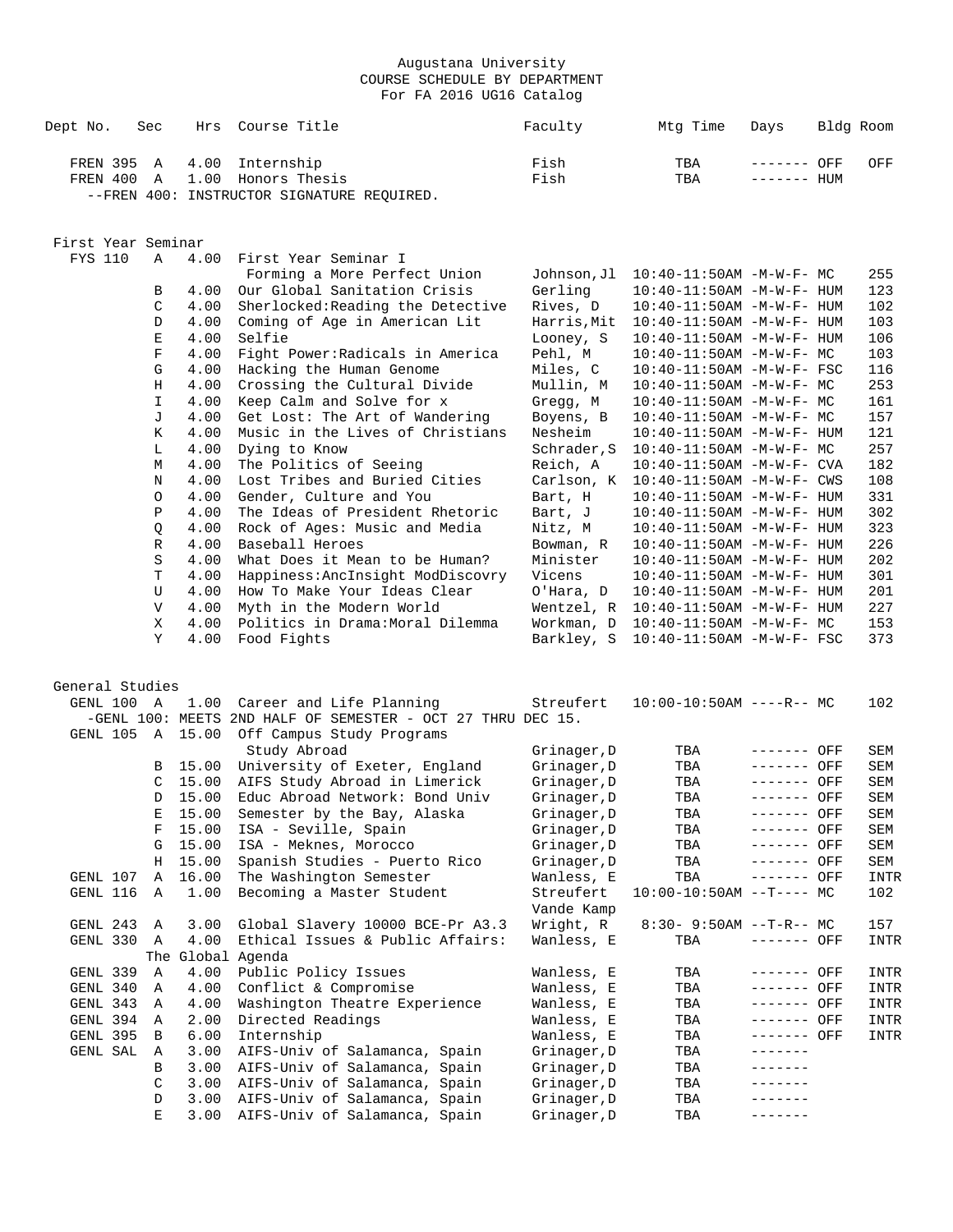| Dept No.                | Sec |              | Hrs          | Course Title                                           | Faculty                    | Mtg Time                          | Days                       | Bldg Room |            |
|-------------------------|-----|--------------|--------------|--------------------------------------------------------|----------------------------|-----------------------------------|----------------------------|-----------|------------|
| Geography/Earth Science |     |              |              |                                                        |                            |                                   |                            |           |            |
| GEOG 220 A              |     |              |              | 2.00 Geography & Earth/Space Science                   | Hansen, J<br>Rentschler    | $6:00-9:00PM -M--- MC$            |                            |           | 164        |
| German                  |     |              |              |                                                        |                            |                                   |                            |           |            |
| GERM 110                |     | Α            | 3.00         | Intro to German I<br>A3.4                              | Lhotzky, S                 | 12:00-12:50PM -M-W-F- HUM         |                            |           | 302        |
| GERM 210                |     | Α            | 4.00         | Intermediate German I                                  | Lhotzky, S                 | $2:00 - 2:50PM -MTW-F - HUM$      |                            |           | 302        |
| GERM 321                |     | A            | 4.00         | German Conv & Comp II<br>A2.1B                         | Lhotzky, S                 | $1:00-1:50PM -MTW-F-HUM$          |                            |           | 302        |
| GERM 395                |     | Α            | 4.00         | Internship                                             | Lhotzky, S                 | TBA                               | $------$ OFF               |           | OFF        |
| GERM 397                |     | Α            | 4.00         | Topics in German Civ & Culture<br>German Communication | Lhotzky, S                 | $1:00-1:50PM -MTW-F-HUM$          |                            |           | 302        |
| GERM 400                |     | A            |              | 1.00 Honors Thesis                                     | Lhotzky, S                 | TBA                               | $------$ HUM               |           |            |
|                         |     |              |              | --GERMAN 400: INSTRUCTOR SIGNATURE REQUIRED.           |                            |                                   |                            |           |            |
| Gerontology             |     |              |              |                                                        |                            |                                   |                            |           |            |
| GERO 395 A              |     |              | 3.00         | Internship in Gerontology I                            | Schrader, S                | TBA                               | ------- OFF                |           | OFF        |
| GERO 396                |     | A            | 4.00         | Internship in Gerontology II                           | Schrader, S                | TBA                               | ------- OFF                |           | OFF.       |
| Government/Intl Affairs |     |              |              |                                                        |                            |                                   |                            |           |            |
| GOVT 110                |     | A            | 3.00         | Intro to Government<br>A3.3                            | Schotten                   | 12:00-12:50PM -M-W-F- MC          |                            |           | 255        |
|                         |     | B            | 3.00         | Intro to Government<br>A3.3                            | Wanless, E                 | $6:30 - 9:20PM -M--- MC$          |                            |           | 201        |
| GOVT 120                |     | Α            | 3.00         | Politics in a Diverse World A3.6                       | Dndelinger                 | $8:30-9:50AM --T-R--MC$           |                            |           | 201        |
|                         |     | B            | 3.00         | Politics in a Diverse World A3.6                       | Dndelinger                 | $11:00-12:20PM --T-R--MC$         |                            |           | 201        |
| GOVT 200                |     | Α            | 3.00         | American Government<br>A3.3                            | Wanless, E                 | $9:00 - 9:50AM - M - W - F - MC$  |                            |           | 255        |
| GOVT 285                |     | Α            | 3.00         | The Quest for Justice                                  | Johnson, Jl                | 2:00- 2:50PM -M-W-F- MC           |                            |           | 255        |
| GOVT 335                |     | Α            | 3.00         | Elections, Public Opinion & Media                      | Wanless, E                 | $1:00 - 1:50PM - M - W - F - HUM$ |                            |           | 102        |
| GOVT 345                |     | Α            | 3.00         | Ident Cnflct & Wld Pol A3.6&2.1B                       | Dndelinger                 | $8:00 - 8:50AM - M - W - F - MC$  |                            |           | 255        |
| GOVT 350                |     | Α            | 4.00         | Soc Sci Research Methods<br>A2.1B                      | Schrader, S<br>Schrader, S | $8:00 - 9:50AM -T-R--MC$          |                            |           | 257        |
| GOVT 360                |     | A            | 4.00         | Con Law: Government Powers                             | Schotten                   | $1:00-2:50PM -T-R--MC$            |                            |           | 253        |
| GOVT 390                |     | Α            | 2.00         | Research Seminar<br>A2.1B                              | Johnson, Jl                | TBA                               | ------- OFF                |           | OFF        |
| GOVT 391                |     | Α            | 2.00         | Honors Seminar<br>A2.1B                                | Johnson, Jl                | TBA                               | ------- OFF                |           | OFF        |
| GOVT 395<br>GOVT 396    |     | Α<br>A       | 4.00<br>7.00 | Internship<br>Internship                               | Wanless, E<br>Dndelinger   | TBA<br>TBA                        | $-----$ OFF<br>$-----$ OFF |           | OFF<br>OFF |
| History                 |     |              |              |                                                        |                            |                                   |                            |           |            |
| HIST 110                |     | Α            | 3.00         | Western Civilization I<br>A3.1                         | Pehl, M                    | $8:00 - 8:50AM$ -M-W-F- MC        |                            |           | 201        |
| HIST 111                |     | Α            | 3.00         | Western Civilization II<br>A3.1                        | Preston, M                 | 12:00-12:50PM -M-W-F- MC          |                            |           | 201        |
|                         |     | $\, {\bf B}$ | 3.00         | Western Civilization II<br>A3.1                        | Preston, M                 | 2:00- 2:50PM -M-W-F- MC           |                            |           | 201        |
| HIST 112                |     | Α            | 3.00         | Art Hist I: Prehist-Renaiss<br>A3.1                    | Twa, L                     | 9:00- 9:50AM -M-W-F- FSC          |                            |           | 113A       |
| HIST 120                |     | Α            | 3.00         | American Exper. to 1877<br>A3.1                        | Mullin, M                  | $9:00 - 9:50AM - M - W - F - MC$  |                            |           | 201        |
| HIST 251                |     | Α            | 3.00         | Method & Phil of History<br>A2.1B                      | Pehl, M                    | 8:30- 9:50AM --T-R-- MC           |                            |           | 102        |
| HIST 252                |     | Α            | 3.00         | History of Lakota/Dakota<br>A3.6                       | Mullin, M                  | $1:00 - 1:50PM - M - W - F - MC$  |                            |           | 255        |
| HIST 345                |     | Α            | 3.00         | Ireland North & South: 1798-1998                       | Preston, M                 | $11:00-12:20PM$ --T-R-- MC        |                            |           | 102        |
| HIST 490                |     | Α            | 3.00         | Senior Seminar<br>A2.1B                                | Mullin, M                  | $2:00 - 2:50PM -M-W-F - MC$       |                            |           | 102        |
| Health                  |     |              |              |                                                        |                            |                                   |                            |           |            |
| HLTH 216                |     | A            | 2.00         | Stress Management                                      | VanLaecken                 | 9:00- 9:50AM --T-R-- FSC          |                            |           | 374        |
| HLTH 222                |     | A            | 3.00         | Nutrition<br>A1.2                                      | Scholten, S                | 12:00-12:50PM -M-W-F- FSC         |                            |           | 374        |
| HLTH 242                |     | Α            | 2.00         | Personal Health                                        | VanLaecken                 | $1:00 - 1:50PM -T-R--FSC$         |                            |           | 272        |
| HLTH 365                |     | Α            | 2.00         | Medical Aspects of Sport                               | Boyens, S                  | $2:00 - 3:40PM - M--- -$ ELMN     |                            |           | 230        |
| International Studies   |     |              |              |                                                        |                            |                                   |                            |           |            |
| INST 200                |     | $\mathbb{A}$ | 1.00         | Living & Learning Abroad                               | Grinager, D                | $3:00 - 3:50PM$ ----R-- HUM       |                            |           | 301        |
| INST 390                |     | Α            | 1.00         | Senior Research Project                                | Nitz, M                    | TBA                               | ------- OFF                |           | OFF        |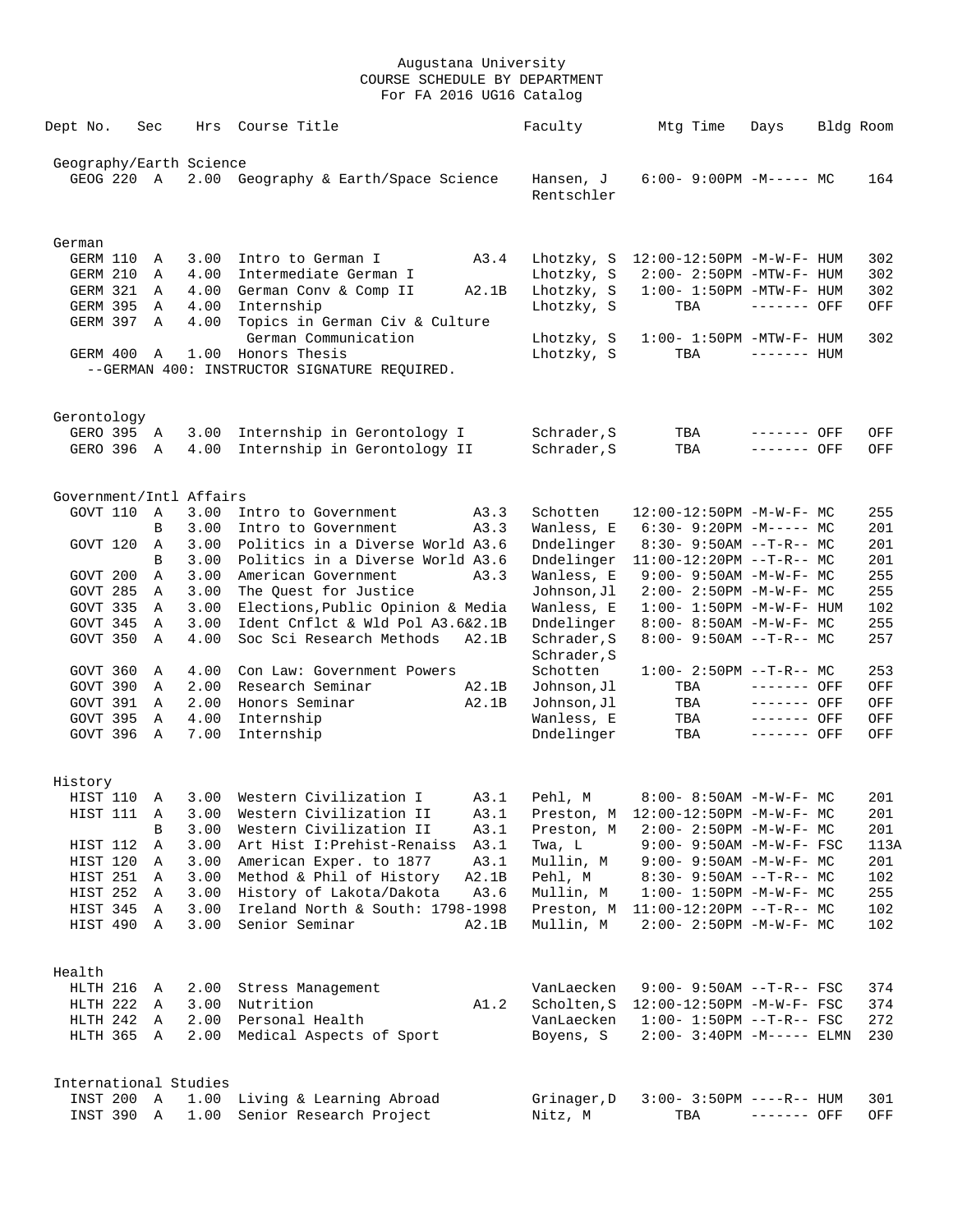| Dept No.                | Sec           | Hrs  | Course Title                         | Faculty     | Mtg Time                          | Days         | Bldg Room |
|-------------------------|---------------|------|--------------------------------------|-------------|-----------------------------------|--------------|-----------|
| Sign Lang. Interpreting |               |      |                                      |             |                                   |              |           |
| <b>INTR 201</b>         | $\mathbb{A}$  | 2.00 | Intro to Interpreting                | Gundersn, C | 12:00-12:50PM -M-W--- MC          |              | 161       |
| INTR 340                | $\mathbb A$   | 3.00 | Interpretation I<br>A2.1B            | Dyce, M     | $10:40-11:50AM$ --T-R-- MC        |              | 254       |
| INTR 344                | A             | 3.00 | Amer Sign Language to English II     | Dyce, M     | $8:30 - 9:50AM - M-W--- MC$       |              | 254       |
| INTR 345 A              |               | 3.00 | English to Amer Sign Language II     | Gundersn, C | $8:30-9:50AM --T-R--MC$           |              | 254       |
|                         |               |      |                                      |             |                                   |              |           |
| Journalism              |               |      |                                      |             |                                   |              |           |
| JOUR 095 A              |               | 1.00 | Journalism Participation<br>MIRROR   | Miller, J   | TBA                               | $------$ HUM | 222       |
|                         | В             | 1.00 | EDDA                                 | Blank-Libr  | TBA                               | $------$ HUM | 221       |
| <b>JOUR 115</b>         | Α             | 3.00 | News Reporting & Writing<br>A2.1B    | Blank-Libr  | $1:00 - 1:50PM -M-W-F- HUM$       |              | 201       |
| <b>JOUR 239</b>         | Α             | 3.00 | Advanced Journalism<br>A2.1B         | Gale, D.    | $1:00-2:20PM -T-R--HUM$           |              | 323       |
| <b>JOUR 243</b>         | A             | 3.00 | Editorial Skills                     | Miller, J   | $9:00 - 9:50AM - M - W - F - CVA$ |              | 181A      |
| <b>JOUR 245</b>         | A             | 3.00 | Photojournalism                      | Blank-Libr  | 11:30-12:50PM --T-R-- CVA         |              | 181A      |
| <b>JOUR 335</b>         | A             | 3.00 | Elections, Public Opinion & Media    | Wanless, E  | $1:00 - 1:50PM -M-W-F - HUM$      |              | 102       |
| <b>JOUR 395</b>         | A             | 4.00 | Internship                           | Blank-Libr  | TBA                               | ------- OFF  | OFF       |
| <b>JOUR 495</b>         | A             | 4.00 | Internship                           | Blank-Libr  | TBA                               | ------- OFF  | OFF       |
|                         |               |      |                                      |             |                                   |              |           |
| Luther House of Study   |               |      |                                      |             |                                   |              |           |
| LHOS 431 A              |               |      | 3.00 Lutheran Heritage: History A4.2 | Croghan     | $1:00 - 1:50PM -M-W-F-$ SFS       |              |           |
| Mathematics             |               |      |                                      |             |                                   |              |           |
| MATH 130                | A             | 3.00 | Numbers & Operation for Teachers     | Olimb, C    | 9:00- 9:50AM -M-W-F- FSC          |              | 214       |
| MATH 140                | Α             | 3.00 | Quantitative Reasoning<br>A2.3       | Gregg, M    | 9:00- 9:50AM -M-W-F- FSC          |              | 376       |
|                         | B             | 3.00 | Quantitative Reasoning<br>A2.3       | Sorenson, T | 12:00-12:50PM -M-W-F- FSC         |              | 376       |
| MATH 150                | Α             | 4.00 | Pre-Calculus<br>A2.3                 | Olson, C    | $9:00-9:50AM - MTW-F-FSC$         |              | 116       |
| MATH 151                | A             | 4.00 | Calculus I<br>A2.3                   | Smith, Jay  | 12:00-12:50PM -MTW-F- FSC         |              | 373       |
|                         |               |      |                                      | Knapp, E    |                                   |              |           |
|                         | В             | 4.00 | Calculus I<br>A2.3                   | Olson, C    | $1:00-1:50PM -MTW-F-FSC$          |              | 373       |
|                         | $\mathcal{C}$ | 4.00 | Calculus I<br>A2.3                   | Olson, C    | 2:00- 2:50PM -MTW-F- FSC          |              | 373       |
| MATH 152                | Α             | 4.00 | Calculus II<br>A2.3                  | Cokeley     | 8:00- 8:50AM -MTW-F- FSC          |              | 116       |
|                         | B             | 4.00 | Calculus II<br>A2.3                  | Olimb, C    | 12:00-12:50PM -MTW-F- FSC         |              | 371       |
| MATH 200                | Α             | 3.00 | Foundations of Mathematics           | Olson, C    | 8:00- 8:50AM -M-W-F- FSC          |              | 371       |
| MATH 310                | Α             | 3.00 | Differential Equations               | Olimb, C    | 2:00- 2:50PM -M-W-F- FSC          |              | 370       |
| MATH 315                | Α             | 3.00 | Probability and Statistics           | Sorenson, T | $11:00-11:50AM$ -M-W-F- FSC       |              | 371       |
| MATH 340                | $\mathbb{A}$  | 3.00 | Abstract Algebra                     | Sorenson, T | $11:00-12:20PM$ --T-R-- FSC       |              | 370       |
| Media Studies           |               |      |                                      |             |                                   |              |           |
| MDST 110                | Α             | 3.00 | Media and Society                    | Dunn, T     | $1:00 - 2:20PM -T-R--HUM$         |              | 103       |
| MDST 150                | Α             | 3.00 | Introduction to New Media            | Dunn, T     | 11:00-12:20PM --T-R-- HUM         |              | 331       |
|                         |               |      |                                      |             |                                   |              |           |
| Music<br>MUSI 002       | Α             | 0.00 | Piano Proficiency                    | Pennington  | TBA                               | ------- OFF  | OFF       |
| MUSI 095                | Α             | 1.00 | Music Ensemble:<br>A3.5B             |             |                                   |              |           |
|                         |               |      | Augustana Choir                      | Nesheim     | 3:55- 5:10PM -MTWR-- HUM          |              | 173       |
|                         | В             | 1.00 | University Chorale                   | Svenningsn  | $12:00-12:50PM -M-W-F- HUM$       |              | 173       |
|                         | D             | 1.00 | Angelus                              | Grevlos, L  | $3:00 - 3:50PM -M-W-F - HUM$      |              | 173       |
|                         | Е             | 1.00 | Augustana Concert Band               | Unger       | $4:00 - 5:30PM -M-WR-- HUM$       |              | 168       |
|                         | F             | 1.00 | Blue and Gold Band                   | Goheen      | 7:00- 9:20PM ----R-- HUM          |              | 168       |
|                         | Κ             | 1.00 | Aug Orchestra (Woods, Brass, Perc)   | Kim, J      | 6:30- 9:00PM U------ HUM          |              | 168       |
|                         |               |      |                                      | Kim, J      | $3:00-4:30PM -T--- HUM$           |              | 168       |
|                         | L             | 1.00 | Augustana Orchestra (Strings)        | Kim, J      | 6:30- 9:00PM U------ HUM          |              | 168       |
|                         |               |      |                                      | Kim, J      | $3:00-4:30PM -T--- HUM$           |              | 168       |
|                         |               |      |                                      | Kim, J      | $3:00-4:30PM$ ---W--- HUM         |              | 168       |
|                         | М             | 1.00 | Symphonic Chorus                     | Johnson, J  | 7:00-10:00PM -M----- HUM          |              | 173       |
| MUSI 096                | B             | 1.00 | Chamber Music:                       |             |                                   |              |           |
|                         |               |      | Brass Quintet                        | Carlson, A  | TBA                               | ------- HUM  |           |
|                         | C             | 1.00 | Saxophone Quartet                    | Ammann, B   | TBA                               | ------- HUM  | 155       |
|                         | D             | 1.00 | String                               | Melik-Step  | TBA                               | ------- HUM  | 152       |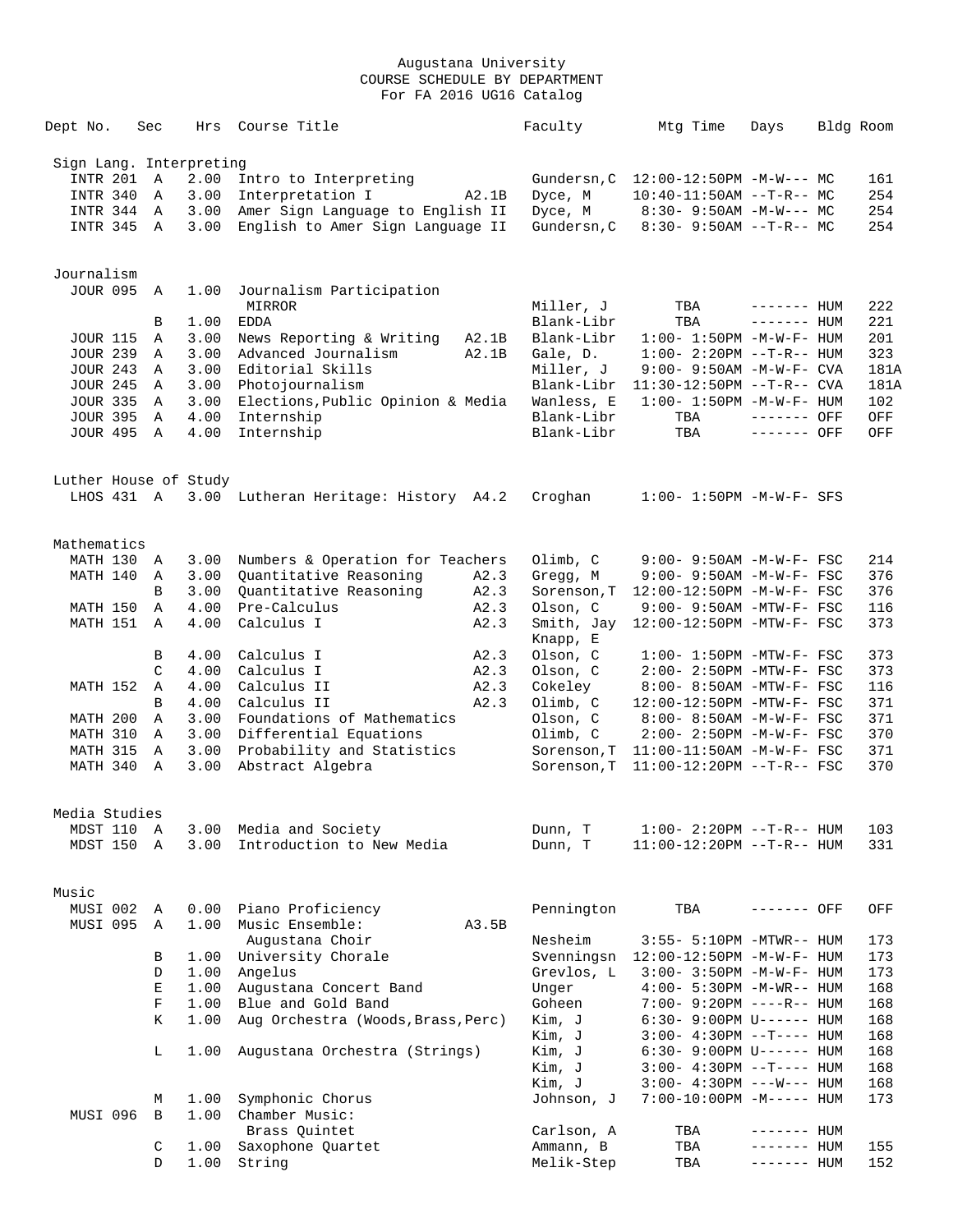| Dept No. |             | Sec         | Hrs          | Course Title                            | Faculty                 | Mtg Time                              | Days                       | Bldg Room |            |
|----------|-------------|-------------|--------------|-----------------------------------------|-------------------------|---------------------------------------|----------------------------|-----------|------------|
|          |             |             |              |                                         |                         |                                       |                            |           |            |
|          |             | Е           | 1.00         | Clarinet                                | Larson, A               | TBA                                   | $------$ HUM               |           | 155        |
|          |             | F           | 1.00         | Flute Choir                             | Anderson, E             | $3:00-3:50PM -M-----$ HUM             |                            |           | 178        |
|          |             | Η           | 1.00         | Woodwind Quintet                        | Staff                   | TBA                                   | $------$ HUM               |           |            |
|          |             | $\mathbf I$ | 1.00         | Percussion Ensemble                     | Pennington              | $6:00 - 8:00PM$ ---W--- HUM           |                            |           | 168        |
|          |             | Κ           | 1.00         | Trombone Choir                          | Shoemaker               | $4:30 - 5:30PM -T--- HUM$             |                            |           | 178        |
|          |             | L           | 1.00         | String Quartet                          | Staff                   | TBA                                   | $------$ HUM               |           | 50         |
|          |             | М           | 1.00         | Jazz Lab                                | Hanegan, B              | $6:40 - 7:30PM -T--- HUM$             |                            |           | 168        |
|          |             | N           | 1.00         | Northlanders Jazz Combo                 | Hanegan, B              | 8:15- 9:30PM -M----- HUM              |                            |           | 168        |
|          |             | Q           | 1.00         | Mallet Keyboard Ensemble                | Pennington              | $10:45 - 12:00 \text{PM}$ ---W--- HUM |                            |           | 144        |
| MUSI 097 |             | Α           | 1.00         | Chamber Music Ensemble:                 |                         |                                       |                            |           |            |
|          |             |             |              | Chamber Choir                           | Nesheim                 | 5:15- 6:15PM -M-W--- HUM              |                            |           | 173        |
|          |             | В           | 1.00         | Brass Choir                             | Unger                   | $3:00 - 3:50PM -M-W---$ HUM           |                            |           | 168        |
|          |             | C           | 1.00         | Northlanders Jazz Band                  | Hanegan, B              | $5:40-6:30PM -MT--- HUM$              |                            |           | 168        |
| MUSI 110 |             | Α           | 3.00         | The Understanding of Music A3.5B        | Andrews, R              | $9:00 - 9:50AM - M - W - F - HUM$     |                            |           | 123        |
|          |             | B           | 3.00         | The Understanding of Music A3.5B        | Vorhes, A               | $8:30 - 9:50AM -T-R-- HUM$            |                            |           | 226        |
| MUSI 118 |             | Α           | 3.00         | Blues, Jazz, and Rock<br>A3.5B          | Hanegan, B              | $1:00 - 2:20PM -T-R--HUM$             |                            |           | 123        |
| MUSI 120 |             | Α           | 2.00         | Music Theory I<br>A3.5B                 | Svenningsn              | $1:00 - 1:50PM - M - W - F - HUM$     |                            |           | 121        |
|          | MUSI 120L A |             | 1.00         | Aural Skills Lab                        | Svenningsn              | $1:00 - 1:50PM -T-R--HUM$             |                            |           | 121        |
| MUSI 152 |             | A           | 1.00         | Beg Class Piano: Music Majors           | Schempp, M              | $8:00 - 8:50AM -T-R-- HUM$            |                            |           | 146        |
|          |             | B           | 1.00         | Beg Class Piano: Music Majors           | Schempp, M              | $8:00 - 8:50AM$ ---W-F- HUM           |                            |           | 146        |
| MUSI 161 |             | A           | 1.00         | Private Instruction: Strings            |                         |                                       |                            |           |            |
|          |             |             |              | Violin-30 min.                          | Kim, J                  | TBA                                   | $------$ HUM               |           | 135        |
|          |             | AΜ          | 1.00         | Violin-50 min.                          | Kim, J                  | TBA                                   | $------$ HUM               |           | 135        |
|          |             | AR          | 1.00         | Violin-50 min. (Degree Recital)         | Kim, J                  | TBA                                   | $------$ HUM               |           | 135        |
|          |             | B           | 1.00         | Viola-30 min.                           | Peters, M               | TBA                                   | ------- HUM                |           | 11         |
|          |             | BM          | 1.00         | Viola-50 min.                           | Peters, M               | TBA                                   | ------- HUM                |           | 11         |
|          |             | BR          | 1.00         | Viola-50 min. (Degree Recital)          | Peters, M               | TBA                                   | ------- HUM                |           | 11         |
|          |             | C           | 1.00         | Violoncello-30 min.                     | Melik-Step              | TBA                                   | ------- HUM                |           | 152        |
|          |             | <b>CM</b>   | 1.00         | Violoncello-50 min.                     | Melik-Step              | TBA                                   | $------HUM$                |           | 152<br>152 |
|          |             | CR          | 1.00         | Violoncello-50 min. (DegrRecital)       | Melik-Step              | TBA                                   | ------- HUM                |           | 5          |
|          |             | D           | 1.00         | Bass-30 min.<br>Bass-50 min.            | Casey, J<br>Casey, J    | TBA                                   | ------- HUM                |           | 5          |
|          |             | DM          | 1.00         |                                         |                         | TBA                                   | ------- HUM<br>------- HUM |           | 5          |
|          |             | DR<br>Е     | 1.00<br>1.00 | Bass-50 min. (Degree Recital)<br>Guitar | Casey, J<br>Gundersn, G | TBA<br>TBA                            | $------HH$                 |           | 34         |
|          |             | F           | 1.00         | Harp-30 min.                            | Vorhes, A               | TBA                                   | ------- HUM                |           | 161        |
|          |             | FM          | 1.00         | Harp-50 min.                            | Vorhes, A               | TBA                                   | ------- HUM                |           | 161        |
|          |             | FR          | 1.00         | Harp-50 min. (Degree Recital)           | Vorhes, A               | TBA                                   | $- - - - - - -$            |           |            |
| MUSI 162 |             | Α           | 1.00         | Private Instruction: Woodwinds          |                         |                                       |                            |           |            |
|          |             |             |              | Flute-30 min.                           | Masek, P                | TBA                                   | ------- HUM                |           | 158        |
|          |             | AΜ          | 1.00         | Flute-50 min.                           | Masek, P                | TBA                                   | $------$ HUM               |           | 158        |
|          |             | AR          | 1.00         | Flute-50 min. (Degree Recital)          | Masek, P                | TBA                                   | $------$ HUM               |           | 158        |
|          |             | B           | 1.00         | Oboe-30 min.                            | Paul, J                 | TBA                                   | ------- HUM                |           | 10         |
|          |             | ΒM          | 1.00         | Oboe-50 min.                            | Paul, J                 | TBA                                   | $------$ HUM               |           | 10         |
|          |             | BR          | 1.00         | Oboe-50 min. (Degree Recital)           | Paul, J                 | TBA                                   | ------- HUM                |           | 10         |
|          |             | C           | 1.00         | Clarinet-30 min.                        | Hill, C                 | TBA                                   | ------- HUM                |           | 157        |
|          |             |             |              |                                         | Larson, A               |                                       |                            |           |            |
|          |             | CM          | 1.00         | Clarinet-50 min.                        | Hill, C                 | TBA                                   | ------- HUM                |           | 157        |
|          |             |             |              |                                         | Larson, A               |                                       |                            |           |            |
|          |             | CR          | 1.00         | Clarinet-50 min. (Degree Recital)       | Hill, C                 | TBA                                   | $------$ HUM               |           | 157        |
|          |             |             |              |                                         | Larson, A               |                                       |                            |           |            |
|          |             | D           | 1.00         | Bassoon-30 min.                         | Tomkins, J              | TBA                                   | $------$ HUM               |           | 157        |
|          |             | DM          | 1.00         | Bassoon-50 min.                         | Tomkins,J               | TBA                                   | $------$ HUM               |           | 157        |
|          |             | DR          | 1.00         | Bassoon-50 min. (Degree Recital)        | Tomkins,J               | TBA                                   | $------$ HUM               |           | 157        |
|          |             | Е           | 1.00         | Saxophone-30 min.                       | Hanegan, B              | TBA                                   | ------- HUM                |           | 155        |
|          |             | EM          | 1.00         | Saxophone-50 min.                       | Hanegan, B              | TBA                                   | ------- HUM                |           | 155        |
|          |             | ER          | 1.00         | Saxophone-50 min. (DegreeRecital)       | Hanegan, B              | TBA                                   | ------- HUM                |           | 155        |
| MUSI 163 |             | Α           | 1.00         | Private Instruction: Brass Winds        |                         |                                       |                            |           |            |
|          |             |             |              | Horn-30 min.                            | Carlson, A              | TBA                                   | ------- HUM                |           | 7          |
|          |             | AΜ          | 1.00         | Horn-50 min.                            | Carlson, A              | TBA                                   | ------- HUM                |           | 7          |
|          |             | AR          | 1.00         | Horn-50 min. (Degree Recital)           | Carlson, A              | TBA                                   | ------- HUM                |           | 7          |
|          |             | В           | 1.00         | Trumpet-30 min.                         | Linder                  | TBA                                   | ------- HUM                |           | 10         |
|          |             | ΒM          | 1.00         | Trumpet-50 min.                         | Linder                  | TBA                                   | ------- HUM                |           | 10         |
|          |             | BR          | 1.00         | Trumpet-50 min. (Degree Recital)        | Linder                  | TBA                                   | ------- HUM                |           | 10         |
|          |             | C           | 1.00         | Trombone-30 min.                        | Shoemaker               | TBA                                   | ------- HUM                |           | 149        |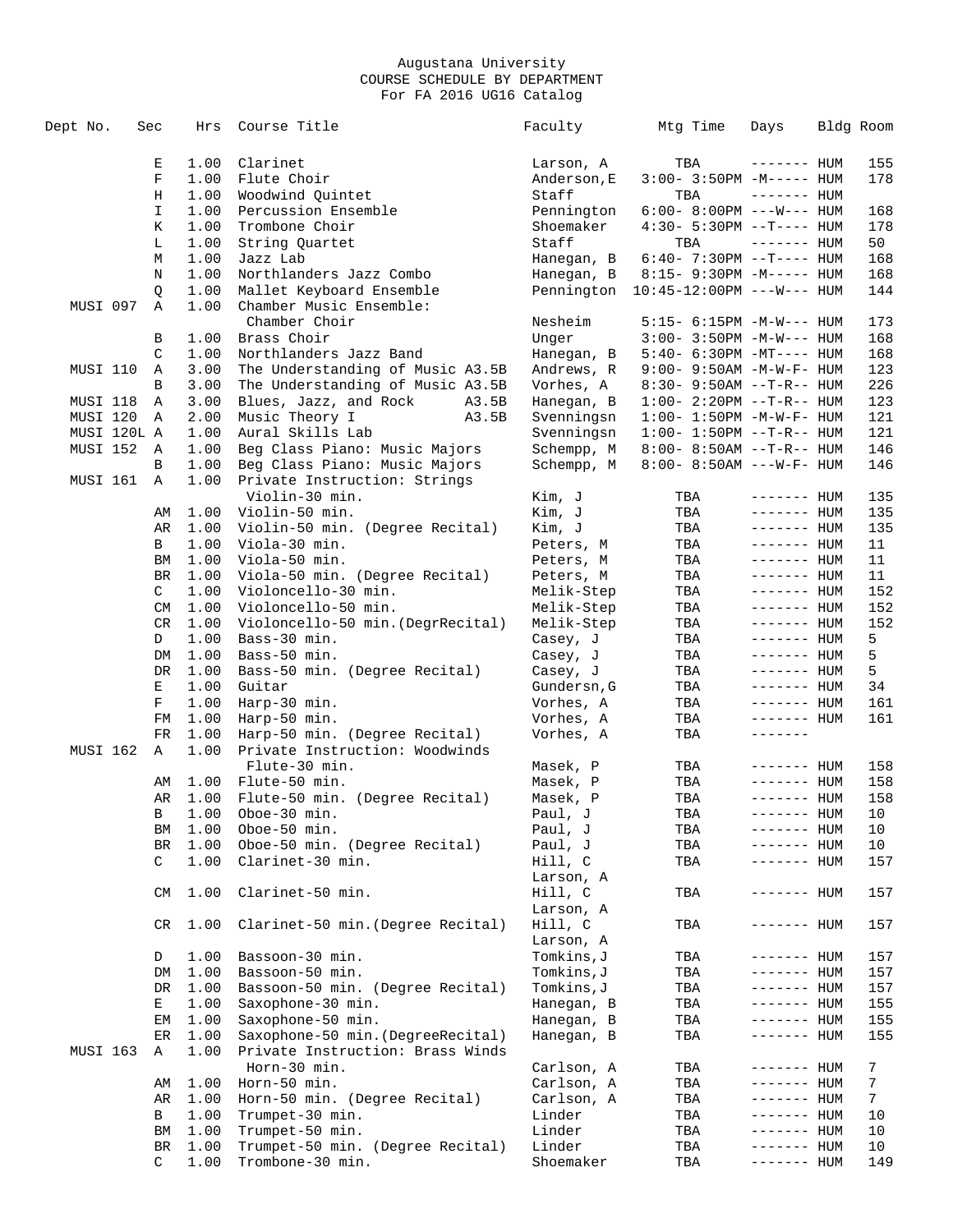| Dept No.        | Sec       | Hrs          | Course Title                                    | Faculty              | Mtg Time                    | Days                       | Bldg Room  |
|-----------------|-----------|--------------|-------------------------------------------------|----------------------|-----------------------------|----------------------------|------------|
|                 | CM        | 1.00         | Trombone-50 min.                                | Shoemaker            | TBA                         | ------- HUM                | 149        |
|                 | <b>CR</b> | 1.00         | Trombone-50 min. (Degree Recital)               | Shoemaker            | TBA                         | ------- HUM                | 149        |
|                 | D         | 1.00         | Euphonium-30 min.                               | Shoemaker            | TBA                         | ------- HUM                | 149        |
|                 | DM        | 1.00         | Euphonium-50 min.                               | Shoemaker            | TBA                         | $------$ HUM               | 149        |
|                 | DR        | 1.00         | Euphonium-50 min. (DegreeRecital)               | Shoemaker            | TBA                         | --------                   |            |
|                 | Е         | 1.00         | Tuba-30 min.                                    | Andersen, M          | TBA                         | ------- HUM                | 4          |
|                 | ЕM        | 1.00         | Tuba-50 min.                                    | Andersen, M          | TBA                         | ------- HUM                | 4          |
|                 | ER        | 1.00         | Tuba-50 min. (Degree Recital)                   | Andersen, M          | TBA                         | ------- HUM                | 4          |
| MUSI 164        | Α         | 1.00         | Private Instruction: Percussion                 |                      |                             |                            |            |
|                 |           |              | Percussion-30 min.                              | Pennington           | TBA                         | ------- HUM                | 144        |
|                 | AΜ        | 1.00         | Percussion-50 min.                              | Pennington           | TBA                         | $------$ HUM               | 144        |
|                 | AR        | 1.00         | Percussion-50 min. (DegreeRecitl)               | Pennington           | TBA                         | ------- HUM                | 144        |
| <b>MUSI 165</b> | Α         | 1.00         | Private Instruction: Piano                      |                      |                             |                            |            |
|                 |           |              | Piano-30 min.                                   | Andrews, R           | TBA                         | ------- HUM                | 160        |
|                 | AΜ        | 1.00         | Piano-50 min.                                   | Andrews, R           | TBA                         | ------- HUM                | 160        |
|                 | AR        | 1.00         | Piano-50 min. (Degree Recital)                  | Andrews, R           | TBA                         | ------- HUM                | 160        |
|                 | AX        | 1.00         | Piano-30 min.                                   | Andrews, R           | TBA                         | ------- HUM                | 160        |
|                 | B         | 1.00         | Piano-30 min.                                   | Schempp, M           | TBA                         | ------- HUM                | 159        |
|                 | <b>BR</b> | 1.00         | Piano-50 min. (Degree Recital)                  | Schempp, M           | TBA                         | ------- HUM                | 159        |
|                 | ВX        | 1.00         | Piano-30 min.                                   | Schempp, M           | TBA                         | ------- HUM                | 159        |
|                 | C         | 1.00         | Piano-30 min.                                   | Li, S                | TBA                         | ------- HUM                | 158        |
|                 | CR        | 1.00         | Piano-50 min. (Degree Recital)                  | Li, S                | TBA                         | ------- HUM                | 158        |
|                 | <b>CX</b> | 1.00         | Piano-30 min.                                   | Li, S                | TBA                         | $------$ HUM               | 158        |
| MUSI 166        | Α         | 1.00         | Private Instruction: Keyboard                   |                      |                             |                            |            |
|                 |           |              | Organ-30 min.                                   | Schempp, M           | TBA                         | ------- HUM                | 159        |
|                 | AΜ        | 1.00         | Organ-50 min.                                   | Schempp, M           | TBA                         | ------- HUM                | 159        |
|                 | AR        | 1.00         | Organ-50 min. (Degree Recital)                  | Schempp, M           | TBA                         | ------- HUM                | 159        |
|                 | В         | 1.00         | Harpsichord-30 min.                             | Schempp, M           | TBA                         | ------- HUM                | 159        |
|                 | BM        | 1.00         | Harpsichord-50 min.                             | Schempp, M           | TBA                         | ------- HUM                | 159        |
|                 | BR        | 1.00         | Harpsichord-50 min. (DegreeRectl)               | Schempp, M           | TBA                         | ------- HUM                | 159        |
| MUSI 167        | Α         | 1.00         | Private Instruction: Voice                      |                      |                             |                            |            |
|                 |           |              | Voice-30 min.                                   | Staff                | TBA                         | ------- HUM                |            |
|                 | AΜ        | 1.00         | Voice-50 min.                                   | Staff                | TBA                         | ------- HUM                |            |
|                 | В         | 1.00         | Voice-30 min.                                   | Grevlos, L           | TBA                         | ------- HUM                | 139        |
|                 | ΒM        | 1.00         | Voice-50 min.                                   | Grevlos, L           | TBA                         | ------- HUM                | 139        |
|                 | BR        | 1.00         | Voice-50 min. (Degree Recital)                  | Grevlos, L           | TBA                         | ------- HUM                | 139        |
|                 | C         | 1.00         | Voice-30 min.                                   | Schreck, J           | TBA                         | ------- HUM                | 153        |
|                 | CM        | 1.00         | Voice-50 min.                                   | Schreck, J           | TBA                         | ------- HUM                | 153        |
|                 | CR<br>D   | 1.00         | Voice-50 min. (Degree Recital)<br>Voice-30 min. | Schreck, J           | TBA                         | ------- HUM                | 153        |
|                 | DM        | 1.00<br>1.00 | Voice-50 min.                                   | Campbell<br>Campbell | TBA<br>TBA                  | ------- HUM<br>------- HUM | 150<br>150 |
|                 | DR        | 1.00         | Voice-50 min. (Degree Recital)                  | Campbell             | TBA                         | ------- HUM                | 150        |
|                 | Е         | 1.00         | Voice-30 min.                                   | Svenningsn           | TBA                         | ------- HUM                | 140        |
|                 | EМ        | 1.00         | Voice-50 min.                                   | Svenningsn           | TBA                         | $------$ HUM               | 140        |
|                 | ER        | 1.00         | Voice-50 min. (Degree Recital)                  | Svenningsn           | TBA                         | ------- HUM                | 140        |
|                 | F         | 1.00         | Voice-30 min.                                   | Barnard, M           | TBA                         | ------- HUM                | 150        |
|                 | FM        | 1.00         | Voice-50 min.                                   | Barnard, M           | TBA                         | ------- HUM                | 150        |
|                 | FR        | 1.00         | Voice-50 min. (Degree Recital)                  | Barnard, M           | TBA                         | $------HH$                 | 150        |
| MUSI 191        | Α         | 1.00         | Intro to Notational Software                    | Unger                | 8:00- 8:50AM -M----- HUM    |                            | 224        |
| MUSI 210        | Α         | 3.00         | Music Hist & Lit to 1750<br>A3.1A               | Unger                | $11:00-12:20PM -T-R--HUM$   |                            | 145        |
| MUSI 214        | A         | 3.00         | MusHist/Lit-NonWest A2.1B & A3.6                | Pennington           | $1:00 - 2:20PM -T-R--HUM$   |                            | 201        |
| MUSI 220        | Α         | 2.00         | Music Theory III                                | Andrews, R           | 2:00- 2:50PM -M-W-F- HUM    |                            | 121        |
| MUSI 220L A     |           | 1.00         | Aural Skills III                                | Andrews, R           | $2:00-2:50PM -T-R--HUM$     |                            | 121        |
| MUSI 230        | Α         | 2.00         | Music, Theatre&Dance in ElemClass               | Grevlos, L           | $11:00-11:50AM$ --T-R-- HUM |                            | 121        |
| MUSI 236        | Α         | 2.00         | Singers Diction                                 | Grevlos, L           | $9:00 - 9:50AM -T-R-- HUM$  |                            | 121        |
| MUSI 251        | A         | 2.00         | String Pedagogy & Performance                   | Kim, J               | $9:00 - 9:50AM -T-R-- HUM$  |                            | 168        |
| MUSI 300        | A         | 3.00         | Fundamentals of Conducting                      | Kim, J               | 12:00-12:50PM -M-W-F- HUM   |                            | 168        |
| MUSI 334        | A         | 3.00         | Piano Pedagogy                                  | Andrews, R           | $6:30 - 9:00PM -T--- HUM$   |                            | 121        |
| MUSI 397        | Α         | 1.00         | TOPICS:                                         |                      |                             |                            |            |
|                 |           |              | Wind Lit-Mid and Sec Sch Repertr Unger          |                      | TBA                         | ------- HUM                | 145        |
|                 |           |              |                                                 |                      |                             |                            |            |

Native American Studies NAST 252 A 3.00 History of Lakota/Dakota A3.6 Mullin, M 1:00- 1:50PM -M-W-F- MC 255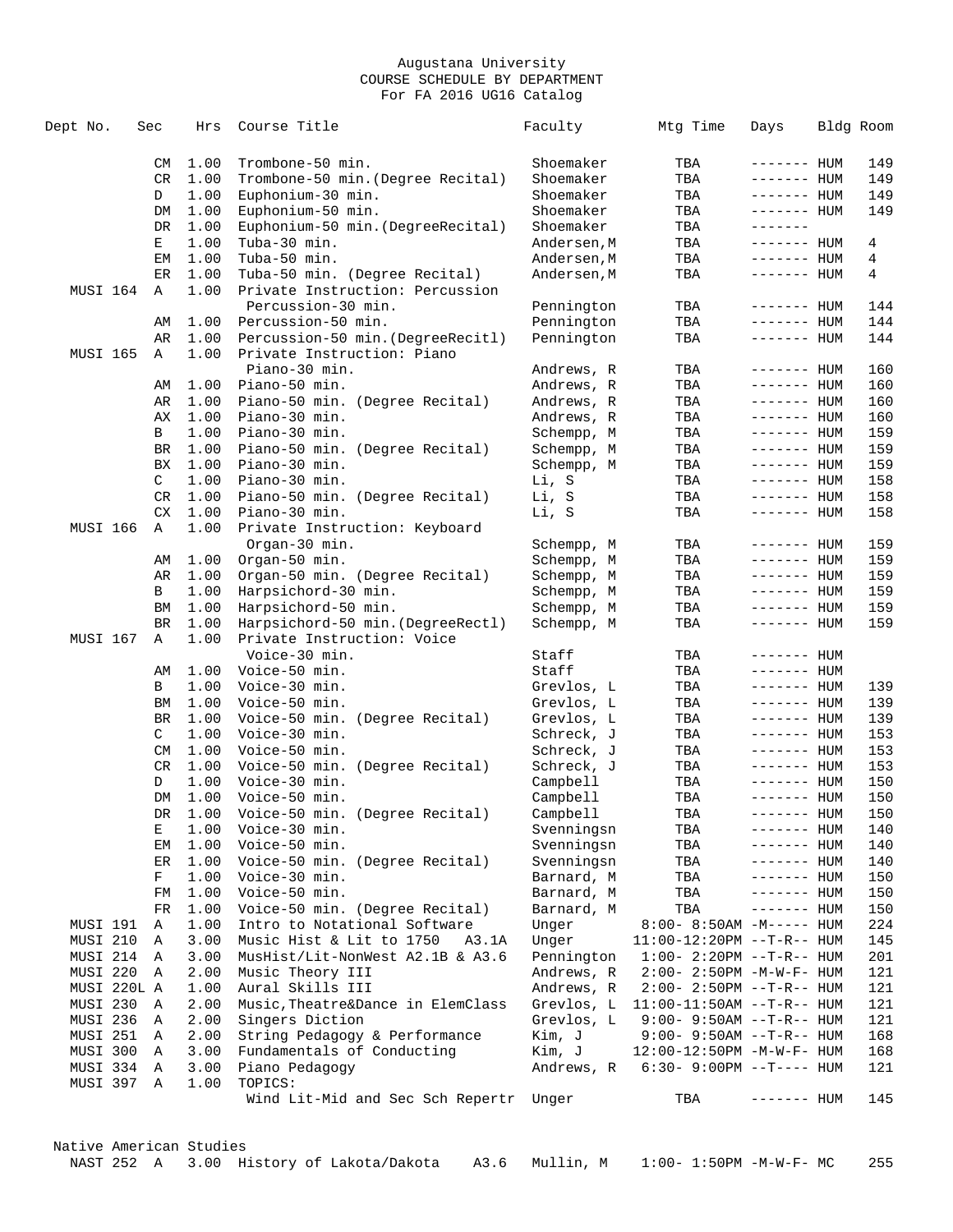| Dept No.        |                     | Sec            | Hrs          | Course Title                                                            | Faculty                 | Mtg Time                                              | Days         | Bldg Room |             |
|-----------------|---------------------|----------------|--------------|-------------------------------------------------------------------------|-------------------------|-------------------------------------------------------|--------------|-----------|-------------|
| NAST 320        |                     | Α<br>B         | 3.00<br>3.00 | Native American Social Sys A3.6<br>Native American Social Sys<br>A3.6   | Bunger<br>Swart, W      | $6:00 - 9:00PM -M--- - M$<br>$6:00-9:00PM$ --T---- MC |              |           | 202<br>202  |
| Nursing         |                     |                |              |                                                                         |                         |                                                       |              |           |             |
| NURS 000        |                     | Α              | 0.00         | Comprehens Standrdzd Test Passed                                        | Schroeder               | TBA                                                   | ------- OFF  |           | OFF         |
| <b>NURS 200</b> |                     | Α              | 3.00         | Intro to Professional Nursing                                           | Nelson, Mry             | 8:00- 8:50AM -M-W-F- FSC                              |              |           | 270         |
|                 |                     | B              | 3.00         | Intro to Professional Nursing                                           | Nelson, Mry             | 9:00- 9:50AM -M-W-F- FSC                              |              |           | 270         |
| NURS 324        |                     | $\mathbb{A}$   | 3.00         | Health Pattern Recognition/Nutri                                        | Evenson, C              | $8:00-10:50AM$ --T---- FSC                            |              |           | 268         |
|                 |                     |                |              |                                                                         | Evenson, C              | 12:00-12:50PM -----F- FSC                             |              |           | 268         |
|                 |                     | B              | 3.00         | Health Pattern Recognition/Nutri                                        | Evenson, C              | $8:00-10:50AM$ ----R-- FSC                            |              |           | 268         |
|                 |                     |                |              |                                                                         | Evenson, C              | $11:00-11:50AM$ -----F- FSC                           |              |           | 268         |
|                 | NURS 324I A         |                | 2.00         | Health Pattern Recognition/Nutri                                        | Evenson, C              | TBA                                                   | $--T---$ FSC |           | 268         |
|                 |                     |                |              | -NURS 324I: OPEN TO INTERNATIONALSTUDENTS ONLY. CLASS BEGINS IN AUGUST. |                         |                                                       |              |           |             |
|                 | <b>NURS 326 A</b>   |                | 4.00         | Nursing Therapeutics                                                    | Herrmann                | $11:00-11:50AM$ -M-W--- FSC                           |              |           | 270         |
|                 |                     | B              | 4.00         | Nursing Therapeutics                                                    | Herrmann                | 12:00-12:50PM -M-W--- FSC                             |              |           | 270         |
|                 | <b>NURS 326C A1</b> |                | 0.00         | Nursing Therapeutics Clinical                                           | Herrmann                | 7:00- 3:30PM --T---- OFF                              |              |           | OFF         |
|                 |                     | A2             | 0.00         | Nursing Therapeutics Clinical                                           | Herrmann<br>Petersen, K | 7:00- 3:30PM --T---- OFF                              |              |           | OFF         |
|                 |                     | A3             | 0.00         | Nursing Therapeutics Clinical                                           | Herrmann                | 7:00- 3:30PM --T---- OFF                              |              |           | OFF         |
|                 |                     |                |              |                                                                         | Hennies                 |                                                       |              |           |             |
|                 |                     | A4             | 0.00         | Nursing Therapeutics Clinical                                           | Herrmann<br>Staff       | 7:00- 3:30PM --T---- OFF                              |              |           | OFF         |
|                 |                     | B1             | 0.00         | Nursing Therapeutics Clinical                                           | Herrmann<br>Staff       | 7:00- 3:30PM ----R-- OFF                              |              |           | OFF         |
|                 |                     | B <sub>2</sub> | 0.00         | Nursing Therapeutics Clinical                                           | Herrmann<br>Staff       | 7:00- 3:30PM ----R-- OFF                              |              |           | OFF         |
|                 |                     | B3             | 0.00         | Nursing Therapeutics Clinical                                           | Herrmann<br>Konstant    | 7:00- 3:30PM ----R-- OFF                              |              |           | OFF         |
|                 |                     | B4             | 0.00         | Nursing Therapeutics Clinical                                           | Herrmann                | 7:00- 3:30PM ----R-- OFF                              |              |           | OFF         |
|                 | <b>NURS 326L A1</b> |                | 0.00         | Nursing Therapeutics Lab                                                | Herrmann                | 12:00- 5:00PM --T---- FSC                             |              |           | 268         |
|                 |                     |                |              |                                                                         | Karel, B                |                                                       |              |           |             |
|                 |                     | A2             | 0.00         | Nursing Therapeutics Lab                                                | Herrmann                | $12:00 - 5:00PM -T--- FSC$                            |              |           | 268         |
|                 |                     |                |              |                                                                         | Karel, B                |                                                       |              |           |             |
|                 |                     | A3             | 0.00         | Nursing Therapeutics Lab                                                | Herrmann                | 12:00- 5:00PM --T---- FSC                             |              |           | 268         |
|                 |                     |                |              |                                                                         | Karel, B                |                                                       |              |           |             |
|                 |                     | A4             | 0.00         | Nursing Therapeutics Lab                                                | Herrmann                | 12:00- 5:00PM --T---- FSC                             |              |           | 268         |
|                 |                     |                |              |                                                                         | Karel, B                |                                                       |              |           |             |
|                 |                     | B1             | 0.00         | Nursing Therapeutics Lab                                                | Herrmann                | 12:00- 5:00PM ----R-- FSC                             |              |           | 268         |
|                 |                     | B <sub>2</sub> | 0.00         | Nursing Therapeutics Lab                                                | Karel, B<br>Herrmann    | 12:00- 5:00PM ----R-- FSC                             |              |           | 268         |
|                 |                     |                |              |                                                                         | Karel, B                |                                                       |              |           |             |
|                 |                     | B3             | 0.00         | Nursing Therapeutics Lab                                                | Herrmann                | 12:00- 5:00PM ----R-- FSC                             |              |           | 268         |
|                 |                     |                |              |                                                                         | Karel, B                |                                                       |              |           |             |
|                 |                     | B4             | 0.00         | Nursing Therapeutics Lab                                                | Herrmann                | $12:00 - 5:00PM$ ----R-- FSC                          |              |           | 268         |
|                 |                     |                |              |                                                                         | Karel, B                |                                                       |              |           |             |
| <b>NURS 328</b> |                     | A              | 3.00         | Pathophysiology                                                         | Schroeder               | 8:00- 8:50AM -M-W-F- FSC                              |              |           | 113B        |
|                 |                     |                |              |                                                                         | Norenberg               |                                                       |              |           |             |
|                 |                     | В              | 3.00         | Pathophysiology                                                         | Schroeder               | 9:00- 9:50AM -M-W-F- FSC                              |              |           | 113B        |
|                 |                     |                |              |                                                                         | Norenberg               |                                                       |              |           |             |
| <b>NURS 395</b> |                     | Α              | 2.00         | Internship                                                              | Schroeder               | TBA                                                   | ------- OFF  |           | OFF         |
| <b>NURS 406</b> |                     | I              | 2.00         | Nursing & Health Care in the US                                         | Schroeder               | 3:30- 5:30PM -M----- FSC                              |              |           | 363         |
|                 |                     |                |              |                                                                         | Roth, S                 |                                                       |              |           |             |
|                 |                     |                |              | -NURS 406I: OPEN TO INTERNATIONALSTUDENTS ONLY. CLASS BEGINS IN AUGUST. |                         |                                                       |              |           |             |
|                 | NURS 420 A          |                | 5.00         | Behavioral Health Nursing                                               | Abbott, K               | $1:00-2:20PM -M-W--- FSC$                             |              |           | 272         |
|                 | NURS 420C A1        |                | 0.00         | Behav Health Nursing Clinical                                           | Abbott, K               | 7:00- 3:30PM ----R-- OFF                              |              |           | OFF         |
|                 |                     |                |              |                                                                         | Jonas, N                |                                                       |              |           |             |
|                 |                     | A2             | 0.00         | Behav Health Nursing Clinical                                           | Abbott, K<br>Jonas, N   | 7:00- 3:30PM ----R-- OFF                              |              |           | OFF         |
|                 |                     |                |              |                                                                         | Schlemmer               |                                                       |              |           |             |
|                 |                     | A3             | 0.00         | Behav Health Nursing Clinical                                           | Abbott, K               | 7:00- 3:30PM ----R-- OFF                              |              |           | ${\rm OFF}$ |
|                 |                     |                |              |                                                                         | Christenso              |                                                       |              |           |             |
| NURS 430        |                     | Α              | 5.00         | Community Health Nursing                                                | Waltman, P              | $1:00-2:20PM -M-W--- FSC$                             |              |           | 270         |
|                 |                     |                |              |                                                                         |                         |                                                       |              |           |             |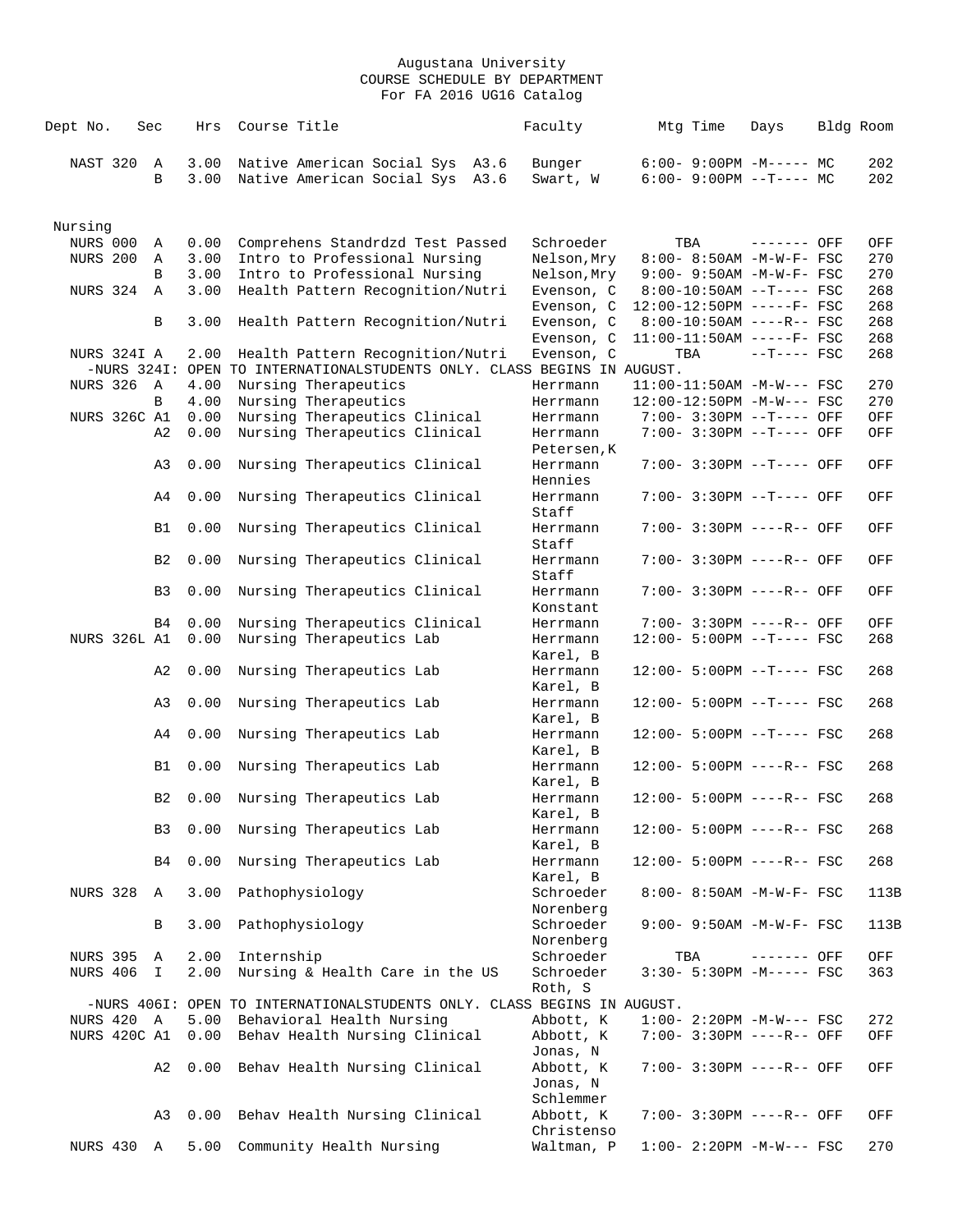| Dept No.           | Sec            | Hrs         | Course Title                                                          | Faculty              | Mtg Time                     | Days          | Bldg Room  |     |
|--------------------|----------------|-------------|-----------------------------------------------------------------------|----------------------|------------------------------|---------------|------------|-----|
| NURS 430C A1       |                |             |                                                                       |                      |                              |               |            |     |
|                    |                | 0.00        | Comm Health Nursing Clinical                                          | Poppens              | 7:30-11:50AM -M----- OFF     |               |            | OFF |
|                    | A <sub>2</sub> | 0.00        | Comm Health Nursing Clinical                                          | Waltman, P           | 7:30-11:50AM --T---- OFF     |               |            | OFF |
|                    | A <sub>3</sub> | 0.00        | Comm Health Nursing Clinical                                          | Waltman, P           | 7:30-11:50AM ---W--- OFF     |               |            | OFF |
|                    | A <sub>4</sub> | 0.00        | Comm Health Nursing Clinical                                          | Poppens              | 7:30-11:50AM ----R-- OFF     |               |            | OFF |
| NURS 441           | Α              | 4.00        | Adult Health Nursing II                                               | Serfling             | 10:40-11:50AM -M----- FSC    |               |            | 272 |
|                    | B              | 4.00        | Adult Health Nursing II                                               | Serfling             | $10:40-11:50AM$ ---W--- FSC  |               |            | 272 |
| NURS 441C A1       |                | 0.00        | Adult Health Nursing II Clinical                                      | Haugse               | 7:00- 3:30PM --T---- OFF     |               |            | OFF |
|                    | A <sub>2</sub> | 0.00        | Adult Health Nursing II Clinical                                      | Nass, A              | 7:00- 3:30PM --T---- OFF     |               |            | OFF |
|                    | A3             | 0.00        | Adult Health Nursing II Clinical                                      | Staff                | $7:00 - 3:30PM -T---$ OFF    |               |            | OFF |
|                    | B1             | 0.00        | Adult Health Nursing II Clinical                                      | VanIperen            | 7:00- 3:30PM ----R-- OFF     |               |            | OFF |
|                    | B <sub>2</sub> | 0.00        | Adult Health Nursing II Clinical                                      | VanIperen            | 7:00- 3:30PM ----R-- OFF     |               |            | OFF |
|                    | B <sub>3</sub> | 0.00        | Adult Health Nursing II Clinical                                      | DeBates              | 7:00- 3:30PM ----R-- OFF     |               |            | OFF |
|                    | B4             | 0.00        | Adult Health Nursing II Clinical                                      | Nichols, B           | 7:00- 3:30PM ----R-- OFF     |               |            | OFF |
|                    | B <sub>5</sub> | 0.00        | Adult Health Nursing II Clinical                                      | Nichols, B           | 7:00- 3:30PM ----R-- OFF     |               |            | OFF |
| NURS 441I A        |                | 3.00        | Adult Health Nursing II                                               | Serfling             | 10:40-11:50AM -M----- FSC    |               |            | 272 |
|                    |                |             | -NURS 441I: OPEN TO INTERNATIONAL STUDENTS ONLY.                      |                      |                              |               |            |     |
| NURS 441L A        |                | 0.00        | Adult Health Nursing II Lab                                           | Serfling<br>Karel, B | 10:40-11:50AM -----F- FSC    |               |            | 272 |
|                    | B              | 0.00        | Adult Health Nursing II Lab                                           | Serfling             | $12:00 - 1:10PM$ -----F- FSC |               |            | 272 |
|                    |                |             |                                                                       | Karel, B             |                              |               |            |     |
| <b>NURS 450</b>    | $\mathbb A$    | 3.00        | Perspectives Prof Nursing A2.1B                                       | Gierach              | 8:00- 9:50AM -M----- FSC     |               |            | 272 |
|                    |                |             |                                                                       | Gierach              | $8:00 - 8:50AM$ -----F- FSC  |               |            | 272 |
|                    | В              | 3.00        | Perspectives Prof Nursing A2.1B                                       | Gierach              | $8:00 - 9:50AM$ ---W--- FSC  |               |            | 272 |
|                    |                |             |                                                                       | Gierach              | $9:00 - 9:50AM$ -----F- FSC  |               |            | 272 |
| NURS 468           | Α              | 1.00        | NCLEX Review                                                          | Nelson,Mry           | $2:30 - 3:20PM$ ---W--- FSC  |               |            | 270 |
| <b>NURS 495</b>    | Α              | 2.00        | Internship                                                            | Serfling             | TBA                          | $------$ OFF  |            | OFF |
|                    | I.             | 3.00        | Internship                                                            | Schroeder            | TBA                          | $-----$ OFF   |            | OFF |
|                    |                |             |                                                                       | Roth, S              |                              |               |            |     |
| Physical Education |                |             |                                                                       |                      |                              |               |            |     |
| PE 095             | Α              | 1.00        | Intercollegiate Athletics A1.3                                        |                      |                              |               |            |     |
|                    |                |             | Cross Country<br>-PE 095: CAN BE TAKEN ONCE PER YEAR PER SPORT.       | Hellman, T           | TBA                          | ------- ELMN  |            | 105 |
|                    | B              |             | 1.00 Football                                                         | Olszewski            | TBA                          |               | $---$ ELMN | 105 |
|                    |                |             | -PE 095: CAN BE TAKEN ONCE PER YEAR PER SPORT.                        |                      |                              |               |            |     |
|                    | C              | $1.00$ Golf |                                                                       | Pierson, D           | TBA                          | ------- ELMN  |            | 105 |
|                    |                |             | -PE 095: CAN BE TAKEN ONCE PER YEAR PER SPORT.                        |                      |                              |               |            |     |
|                    | D              |             | 1.00 Soccer                                                           |                      | TBA                          | ------- ELMN  |            | 105 |
|                    |                |             | -PE 095: CAN BE TAKEN ONCE PER YEAR PER SPORT.                        | Barkus, B            |                              |               |            |     |
|                    |                |             | E 1.00 Volleyball                                                     | Meske, D             | TBA                          | $------$ ELMN |            | 105 |
|                    |                |             | -PE 095: CAN BE TAKEN ONCE PER YEAR PER SPORT.                        |                      |                              |               |            |     |
|                    | F              |             | 1.00 Cheer Team                                                       | Pierson, D           | TBA                          | $------ELMN$  |            | 105 |
|                    |                |             | -PE 095: CAN BE TAKEN ONCE PER YEAR PER SPORT.                        |                      |                              |               |            |     |
|                    | G              |             | 1.00 Basketball (Men)                                                 | Billeter             | TBA                          | $------ELMN$  |            | 105 |
|                    |                |             | -PE 095: CAN BE TAKEN ONCE PER YEAR PER SPORT.                        |                      |                              |               |            |     |
|                    | H              |             | 1.00 Basketball (Women)                                               | Krauth, D            | TBA                          | $------$ ELMN |            | 105 |
|                    |                |             | -PE 095: CAN BE TAKEN ONCE PER YEAR PER SPORT.                        |                      |                              |               |            |     |
|                    | I.             |             | 1.00 Wrestling                                                        | Reitmeier            | TBA                          | $------ELMN$  |            | 105 |
|                    |                |             | -PE 095: CAN BE TAKEN ONCE PER YEAR PER SPORT.                        |                      |                              |               |            |     |
|                    |                |             | 1.00 Tennis (Men)                                                     | Pierson, D           |                              |               |            |     |
|                    | J              |             |                                                                       |                      | TBA                          | $------$ ELMN |            | 105 |
|                    |                |             | -PE 095: CAN BE TAKEN ONCE PER YEAR PER SPORT.<br>1.00 Tennis (Women) | Pierson, D           |                              | $------ELMN$  |            |     |
|                    | K              |             | -PE 095: CAN BE TAKEN ONCE PER YEAR PER SPORT.                        |                      | TBA                          |               |            | 105 |
|                    |                |             | 1.00 Swimming                                                         | Micko                |                              |               |            |     |
|                    | L              |             |                                                                       |                      | TBA                          | $------$ ELMN |            | 113 |
|                    |                |             | -PE 095: CAN BE TAKEN ONCE PER YEAR PER SPORT.                        |                      |                              |               |            |     |
|                    | М              |             | 1.00 Softball                                                         | VanSchepen           | TBA                          | $------ELMN$  |            | 105 |
|                    |                |             | -PE 095: CAN BE TAKEN ONCE PER YEAR PER SPORT.                        |                      |                              |               |            |     |
|                    | N              |             | 1.00 Baseball                                                         | Huber, T             | TBA                          | $------ELMN$  |            | 105 |
|                    | 0              |             | 1.00 Track (Men)                                                      | Binstock             | TBA                          | $------ELMN$  |            | 105 |
| PE 102             | Α              |             | 1.00 Bicycling<br>A1.3                                                | Schrenk              | $1:00 - 2:20PM -T-R-- ELMN$  |               |            | 105 |
|                    |                |             | -PE 102A: MEETS 1ST HALF OF SEMESTER-AUG 31 THROUGH OCT 21.           |                      |                              |               |            |     |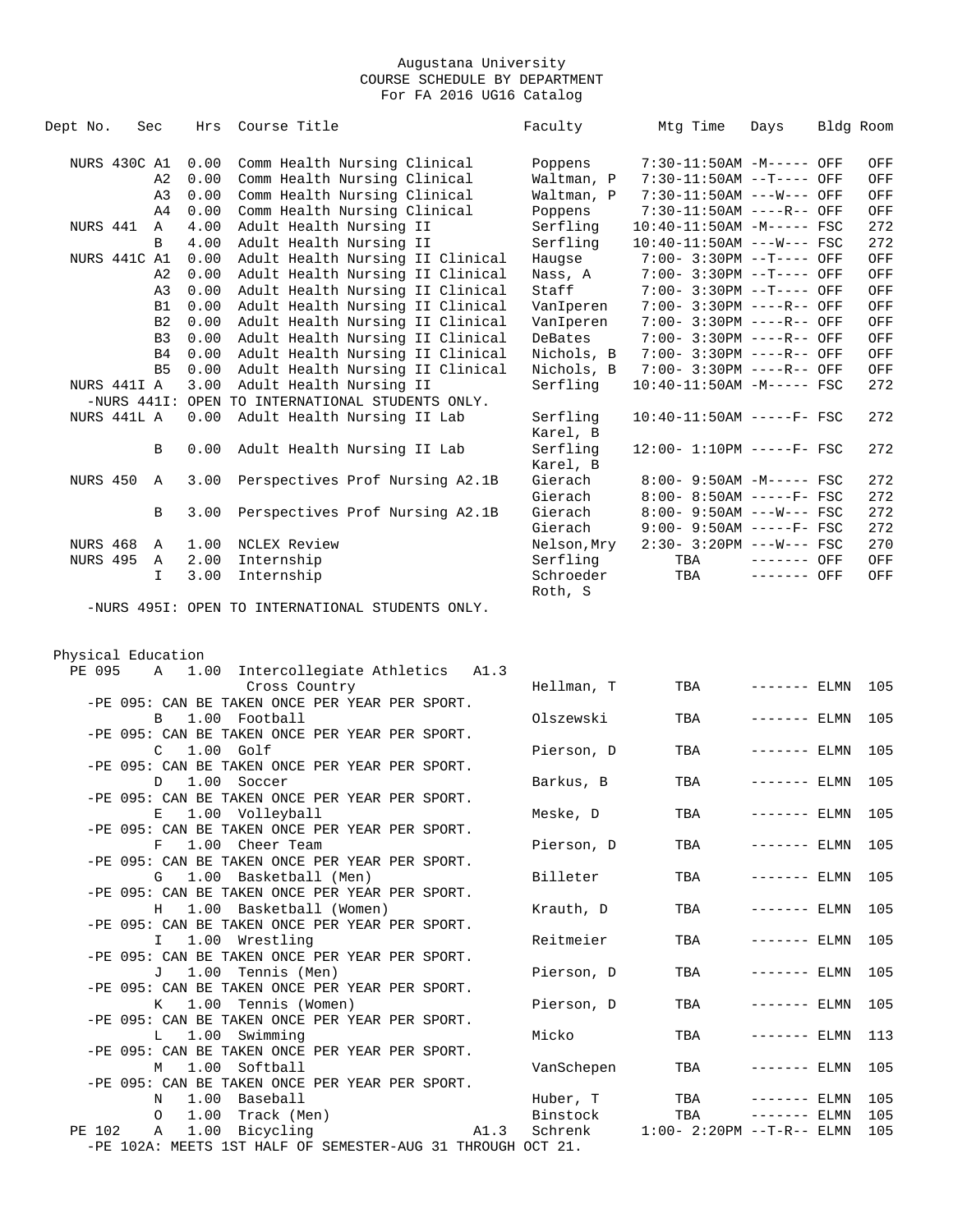| Dept No.   | Sec               | Hrs           | Course Title                                                    |       | Faculty           | Mtg Time                             | Days        | Bldg Room |     |
|------------|-------------------|---------------|-----------------------------------------------------------------|-------|-------------------|--------------------------------------|-------------|-----------|-----|
|            |                   |               |                                                                 |       |                   |                                      |             |           |     |
| PE 103     | Α                 | 1.00          | Boot Camp Fitness                                               | A1.3  | Stavenger         | $9:00 - 9:50AM -M-W---$ ELMN         |             |           | 105 |
|            | В                 | 1.00          | Boot Camp Fitness                                               | A1.3  | Binstock          | $9:00 - 9:50AM$ --T-R-- ELMN         |             |           | 105 |
| PE 108     | Α                 | 1.00          | Golf/Recreational Sports                                        | A1.3  | Stavenger         | $11:00-11:50AM -M-W---$ ELMN         |             |           | 105 |
| PE 112     | Α                 | 1.00          | Hatha Yoga                                                      | A1.3  | Dickinson         | $8:00 - 8:50AM$ --T-R-- ELMN         |             |           | 224 |
| PE 113     | Α                 | 1.00          | Health Fitness                                                  | A1.3  | Binstock          | $6:00-8:00PM -M-----$ ELMN           |             |           | 230 |
| PE 114     | Α                 | 1.00          | Karate                                                          | A1.3  | Azzara, C         | $9:00 - 9:50AM -T-R--ELMN$           |             |           | 224 |
| PE 115     | Α                 | 1.00          | Physical Conditioning                                           | A1.3  | Bergstrm, B       | $12:00-12:50PM -M-W---$ ELMN         |             |           | 105 |
| PE 118     | Α                 | 1.00          | Tennis and Net Sports                                           | A1.3  | King, C           | 12:00-12:50PM -M-W--- ELMN           |             |           | 105 |
| PE 119     | Α                 | 1.00          | Walking and Hiking                                              | A1.3  | Scholten, K       | $1:00-2:20PM -M-W---$ ELMN           |             |           | 105 |
|            |                   |               | -PE 119A: MEETS 1ST HALF OF SEMESTER-AUG 31 THROUGH OCT 21.     |       |                   |                                      |             |           |     |
| PE 120     | Α                 | 1.00          | Weight Training                                                 | A1.3  |                   |                                      |             |           |     |
|            |                   |               | (Women only)                                                    |       | Bourk             | $8:00 - 8:50AM - M - W - - -$ ELMN   |             |           | 233 |
|            | B                 |               | 1.00 Weight Training                                            | A1.3  | Bacoulis          | $1:00 - 1:50PM -T-R-- ELMN$          |             |           | 233 |
| PE 199     | B                 | 1.00          | Independent Study                                               |       |                   |                                      |             |           |     |
|            |                   |               | Personal Fitness                                                |       | Fiala, R          | TBA                                  | ------- OFF |           | OFF |
| PE 210     | Α                 | 3.00          | Introduction to Sport Management                                |       |                   | VanLaecken 11:00-12:20PM --T-R-- FSC |             |           | 374 |
| PE 230     | Α                 |               | 1.00 First Aid & CPR                                            |       | Fox, B            | 12:00-12:50PM -M-W-F- ELMN           |             |           | 230 |
|            |                   |               | -PE 230A: MEETS 1ST HALF OF THE SEMESTER-AUG 31 THROUGH OCT 21. |       |                   |                                      |             |           |     |
|            | B                 |               | 1.00 First Aid & CPR                                            |       | Fox, B            | 12:00-12:50PM -M-W-F- ELMN           |             |           | 230 |
|            |                   |               | -PE 230B: MEETS 2ND HALF OF THE SEMESTER-OCT 26 THROUGH DEC 8.  |       |                   |                                      |             |           |     |
| PE 232     | Α                 | 2.00          | Theory of Coaching Basketball                                   |       | Authier           | $1:00-1:50PM -MTWR--ELMN$            |             |           | 180 |
|            |                   |               | -PE 232A: MEETS 2ND HALF OF SEMESTER-OCT 26 THROUGH DEC 8.      |       |                   |                                      |             |           |     |
| PE 252     | Α                 | 1.00          | Outdoor Education                                               |       | Hellman, T        | 8:30- 9:50AM --T---- OFF             |             |           | OFF |
| PE 265     | Α                 | 1.00          | Health, PE & Movement in Elem Cl                                |       | Meester           | 12:00-12:50PM --T-R-- ELMN           |             |           | 230 |
|            |                   |               | -PE 265A: MEETS 1ST HALF OF SEMESTER-AUG 31 THROUGH OCT 21.     |       |                   |                                      |             |           |     |
| PE 280     | Α                 |               | 3.00 Prevention & Care of Athl Injuri                           |       | Day, J            | $11:00-11:50AM - M-W-F- ELMN$        |             |           | 230 |
| PE 395     | C                 | 4.00          | Internship                                                      |       |                   |                                      |             |           |     |
|            |                   |               | Coaching                                                        |       | Stavenger         | TBA                                  | ------- OFF |           | OFF |
|            | D<br>$\mathbb{A}$ | 4.00          | Sport Mangement I                                               |       | Pierson, D        | TBA                                  | ------- OFF |           | OFF |
| PE 495     |                   | 4.00          | Internship                                                      |       |                   |                                      | ------- OFF |           |     |
|            |                   |               | Sport Management II                                             |       | Pierson, D        | TBA                                  |             |           | OFF |
|            |                   |               |                                                                 |       |                   |                                      |             |           |     |
| Philosophy |                   |               |                                                                 |       |                   |                                      |             |           |     |
| PHIL 110   | Α                 | 3.00          | Dimensions of the Self                                          | A1.2  | Minister          | $1:00 - 1:50PM - M - W - F - HUM$    |             |           | 202 |
| PHIL 200   | A                 | 3.00          | Reason, Faith, Srch Meaning A4.2                                |       | O'Hara, D         | $9:00 - 9:50AM - M - W - F - HUM$    |             |           | 201 |
| PHIL 220   | Α                 | 3.00          | Our Phil Heritage I                                             | A3.1A | O'Hara, D         | $2:00 - 2:50PM -M-W-F- HUM$          |             |           | 201 |
| PHIL 297   | Α                 | 3.00          | TOPICS:                                                         |       |                   |                                      |             |           |     |
|            |                   |               | Free Will & Moral Responsibility Vicens                         |       |                   | 11:00-12:20PM --T-R-- HUM            |             |           | 226 |
| PHIL 395 A |                   | 4.00          | Internship                                                      |       | O'Hara, D         | TBA                                  | ------- OFF |           | OFF |
|            |                   |               |                                                                 |       |                   |                                      |             |           |     |
|            |                   |               |                                                                 |       |                   |                                      |             |           |     |
| Physics    |                   |               |                                                                 |       |                   |                                      |             |           |     |
| PHYS 190 A |                   |               | 4.00 Astronomy                                                  | A3.2  | Grau, N           | $8:00 - 9:50AM -T-R--FSC$            |             |           | 376 |
| PHYS 201 A |                   |               | 4.00 Physics for Life Science I A3.2                            |       | Engebretsn        | $1:00 - 1:50PM - M - W - F - FSC$    |             |           | 370 |
|            |                   |               |                                                                 |       | Engebretsn        | $9:00-10:50AM$ --T---- FSC           |             |           | 353 |
|            |                   | Lecture & Lab |                                                                 |       |                   |                                      |             |           |     |
|            | B                 | 4.00          | Physics for Life Science I A3.2                                 |       | Engebretsn        | $1:00 - 1:50PM - M - W - F - FSC$    |             |           | 370 |
|            |                   |               |                                                                 |       | Engebretsn        | $11:00-12:50PM$ --T---- FSC          |             |           | 353 |
| PHYS 221 A |                   |               | 4.00 General Physics I                                          | A3.2  | Alton             | $1:00 - 1:50PM - M - W - F - FSC$    |             |           | 376 |
|            |                   |               |                                                                 |       | Alton             | $8:30-10:30AM$ ----R-- FSC           |             |           | 353 |
|            |                   | Lecture & Lab |                                                                 |       |                   |                                      |             |           |     |
|            | B                 |               | 4.00 General Physics I                                          | A3.2  | Alton             | $1:00 - 1:50PM - M - W - F - FSC$    |             |           | 376 |
|            |                   |               |                                                                 |       | Alton             | $11:00-12:50PM$ ----R-- FSC          |             |           | 353 |
| PHYS 235 A |                   |               | 4.00 Computer Organization                                      |       | Shum, S           | 10:40-11:50AM -M-W-F- FSC            |             |           | 372 |
|            |                   | Lecture & Lab |                                                                 |       |                   |                                      |             |           |     |
| PHYS 281 A |                   | 3.00          | Intermediate Laboratory                                         |       | Wells, E          | $1:00-2:00PM$ --T---- FSC            |             |           | 356 |
|            |                   |               |                                                                 |       | Grau, N           |                                      |             |           |     |
|            |                   |               |                                                                 |       | Alton<br>Wells, E | $2:00 - 5:00PM -T-R--FSC$            |             |           | 355 |
|            |                   |               |                                                                 |       | Grau, N           |                                      |             |           |     |
|            |                   |               |                                                                 |       | Alton             |                                      |             |           |     |
| PHYS 303 A |                   |               | 3.00 Biological Physics                                         |       | Wells, E          | $1:00 - 1:50PM - M - W - F - FSC$    |             |           | 116 |
|            |                   |               |                                                                 |       |                   |                                      |             |           |     |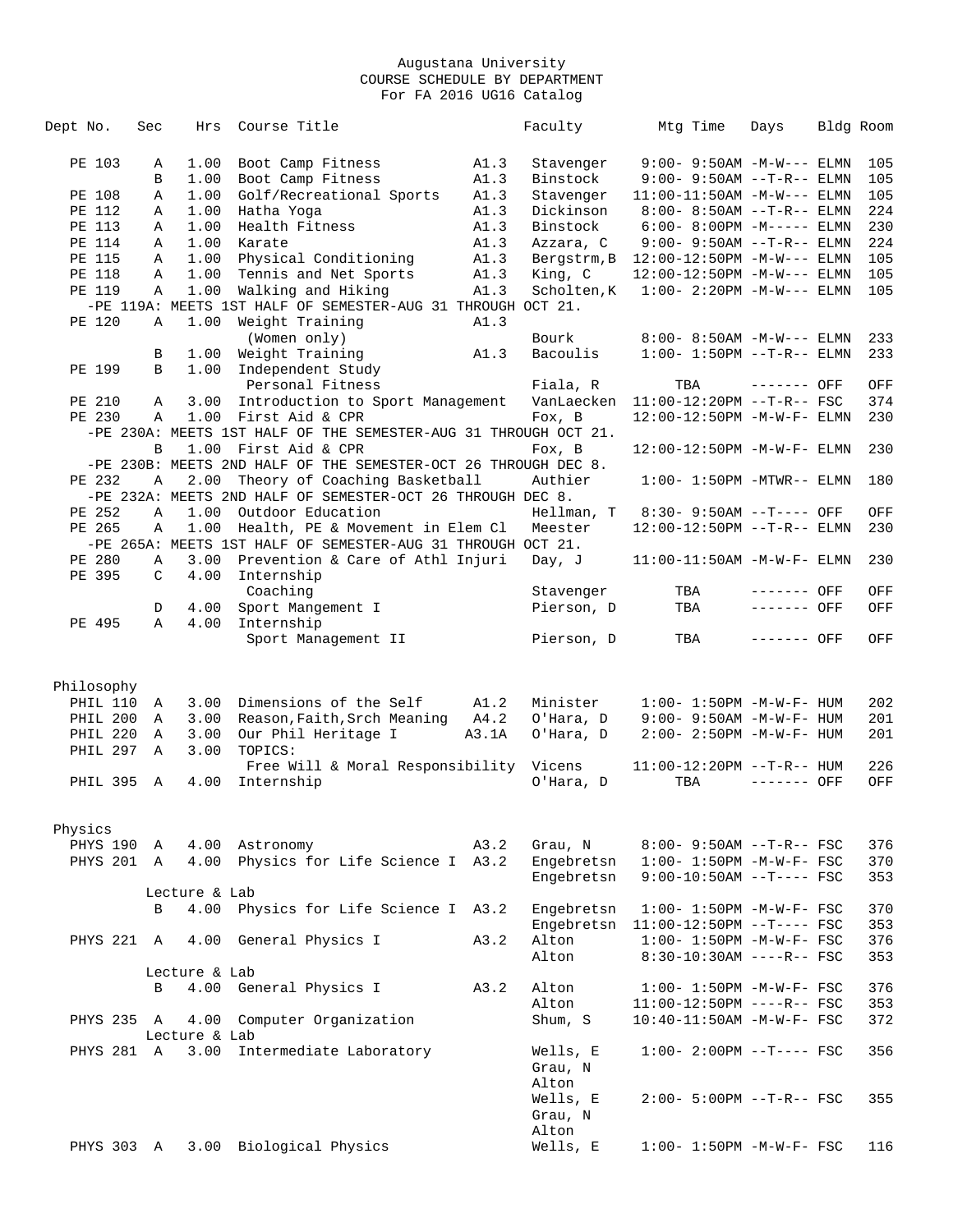| Dept No.                 | Sec               | Hrs           | Course Title                                                          |              | Faculty                | Mtg Time | Days                                                   | Bldg Room  |
|--------------------------|-------------------|---------------|-----------------------------------------------------------------------|--------------|------------------------|----------|--------------------------------------------------------|------------|
|                          |                   |               |                                                                       |              |                        |          |                                                        |            |
| PHYS 321 A               |                   | 4.00          | Computational Physics                                                 |              | Grau, N                |          | $9:00 - 9:50AM - M - W - F - MC$                       | 002        |
|                          |                   | Lecture & Lab |                                                                       |              |                        |          |                                                        |            |
| PHYS 361 A<br>PHYS 391 A |                   | 3.00<br>3.00  | Electromagnetic Theory<br>Senior Thesis                               |              | Alton<br>Alton         | TBA      | 11:00-11:50AM -M-W-F- FSC<br>------- OFF               | 214<br>OFF |
| PHYS 395 A               |                   | 4.00          | Internship                                                            |              | Alton                  | TBA      | ------- OFF                                            | OFF        |
|                          |                   |               |                                                                       |              |                        |          |                                                        |            |
|                          |                   |               |                                                                       |              |                        |          |                                                        |            |
| Psychology               |                   |               |                                                                       |              |                        |          |                                                        |            |
| <b>PSYC 115</b>          | $\mathbb{A}$<br>B | 3.00<br>3.00  | General Psychology<br>General Psychology                              | A3.3<br>A3.3 | Trainor<br>Hanna       |          | 8:00- 8:50AM -M-W-F- MC<br>$1:00 - 1:50PM -M-W-F - MC$ | 253<br>253 |
|                          | C                 | 3.00          | General Psychology                                                    | A3.3         | Hanna                  |          | $2:00-2:50PM -M-W-F-MC$                                | 253        |
| <b>PSYC 210</b>          | Α                 | 3.00          | Life-Span Human Development A1.2                                      |              | Lima, O                |          | $9:00 - 9:50AM - M-W-F - MC$                           | 253        |
|                          | B                 | 3.00          | Life-Span Human Development A1.2                                      |              | Jeppsen                |          | $8:30 - 9:50AM -T-R-- MC$                              | 253        |
|                          | $\mathcal{C}$     | 3.00          | Life-Span Human Development A1.2                                      |              | Jeppsen                |          | $11:00-12:20PM$ --T-R-- MC                             | 253        |
| <b>PSYC 232</b>          | Α                 | 4.00          | Abnormal Psychology                                                   |              | Trainor                |          | $8:00-9:50AM --T-R--MC$                                | 255        |
|                          | B                 | 4.00          | Abnormal Psychology                                                   |              | Trainor                |          | $11:00-12:50PM$ --T-R-- MC                             | 255        |
| <b>PSYC 235</b>          | Α                 | 4.00          | Counseling & Psychotherapy                                            |              | Jeppsen                |          | $1:00-2:50PM -T-R--MC$                                 | 153        |
| PSYC 240                 | Α                 | 3.00          | Cognitive Psychology                                                  |              | Hanna                  |          | 11:00-11:50AM -M-W-F- MC                               | 202        |
| PSYC 270                 | Α                 | 4.00          | Statistics                                                            |              | Sorenson, D            |          | 8:00- 8:50AM -M-W-F- MC                                | 153        |
|                          | B                 | 4.00          | Statistics                                                            |              | Sorenson, D            |          | $9:00 - 9:50AM - M-W-F - MC$                           | 153        |
|                          | C                 | 4.00          | Statistics                                                            |              | Lima, O                |          | 12:00-12:50PM -M-W-F- MC                               | 153        |
|                          | D                 | 4.00          | Statistics                                                            |              | Lima, O                |          | $1:00 - 1:50PM -M-W-F-MC$                              | 153        |
|                          |                   |               | -PSYC 270: MUST ALSO REGISTER FOR PSYC 270L LAB SECTION.              |              |                        |          |                                                        |            |
| PSYC 270L A              |                   | 0.00          | PSYC 270: Lab                                                         |              | Sorenson, D            |          | $7:00 - 7:50PM$ ---W--- MC                             | 001        |
|                          | B                 | 0.00          | PSYC 270: Lab                                                         |              | Lima, O<br>Sorenson, D |          | $9:00 - 9:50AM$ ----R-- MC                             | 001        |
|                          |                   |               |                                                                       |              | Lima, O                |          |                                                        |            |
|                          | C                 | 0.00          | PSYC 270: Lab                                                         |              | Sorenson, D            |          | $10:00-10:50AM$ ----R-- MC                             | 001        |
|                          |                   |               |                                                                       |              | Lima, O                |          |                                                        |            |
|                          | D                 | 0.00          | PSYC 270: Lab                                                         |              | Sorenson, D<br>Lima, O |          | $1:00 - 1:50PM$ ----R-- MC                             | 001        |
| <b>PSYC 350</b>          | A                 | 4.00          | Soc Sci Research Methods                                              | A2.1B        | Schrader, S            |          | $8:00 - 9:50AM -T-R-- MC$                              | 257        |
|                          |                   |               |                                                                       |              | Schrader, S            |          |                                                        |            |
|                          |                   |               |                                                                       |              | Schrader, S            |          |                                                        |            |
| PSYC 391 A               |                   |               | 4.00 Practicum                                                        |              | Trainor                | TBA      | ------- OFF                                            | OFF        |
|                          |                   |               | -PSYC 391: INSTRUCTOR SIGNATURE REQUIRED. VARIABLE CREDIT 2-4 CR HRS. |              |                        |          |                                                        |            |
| PSYC 393 A               |                   |               | 3.00 Directed Research I                                              |              | Trainor                | TBA      | ------- OFF                                            | OFF        |
|                          |                   |               | -PSYC 393: INSTRUCTOR SIGNATURE REQUIRED. VARIABLE CREDIT 1-3 CR HRS. |              |                        |          |                                                        |            |
| PSYC 394 A               |                   |               | 3.00 Directed Research II                                             |              | Trainor                | TBA      | ------- OFF                                            | OFF        |
|                          |                   |               | -PSYC 394: INSTRUCTOR SIGNATURE REQUIRED. VARIABLE CREDIT 1-3 CR HRS. |              |                        |          |                                                        |            |
|                          |                   |               |                                                                       |              |                        |          |                                                        |            |
| Religion                 |                   |               |                                                                       |              |                        |          |                                                        |            |
| RELI 110                 | В                 | 3.00          | Exploring Christian Faith                                             | A4.1         | Haar, M                |          | 9:00- 9:50AM -M-W-F- HUM                               | 226        |
|                          | C                 | 3.00          | Exploring Christian Faith                                             | A4.1         | Pederson, A            |          | $11:00-12:20PM$ --T-R-- HUM                            | 202        |
|                          | D                 | 3.00          | Exploring Christian Faith                                             | A4.1         | Bowman, R              |          | $1:00 - 2:20PM -T-R--HUM$                              | 226        |
|                          | $\mathbf E$       | 3.00          | Exploring Christian Faith                                             | A4.1         | Bowman, R              |          | $3:00 - 4:20PM -T-R--HUM$                              | 226        |
| RELI 200<br>RELI 214     | $\mathbb A$       | 3.00          | Reason, Faith, Srch Meaning                                           | A4.2         | O'Hara, D              |          | 9:00- 9:50AM -M-W-F- HUM                               | 201        |
|                          | Α                 | 3.00<br>3.00  | Gospels & Drama of Hum Life A4.2<br>After Auschwitz:                  | A4.2         | Swanson, R             |          | $11:00-11:50AM$ -M-W-F- EMC                            | 203        |
| RELI 245 A               |                   |               | The Holocaust & Christian Faith                                       |              | Haar, M                |          | 8:30- 9:50AM --T-R-- HUM                               | 202        |
| RELI 255                 | $\mathbb{A}$      | 3.00          | Reli, Politics & Violence                                             | A4.2         | Haar, M                |          | $11:00-12:20PM -T-R--HUM$                              | 123        |
| RELI 260 A               |                   | 3.00          | Geography God's Incarnation: A4.2                                     |              | Pederson, A            |          | $1:00 - 2:20PM -T-R--HUM$                              | 202        |
|                          |                   |               | Landscapes&Narratives of Faith                                        |              |                        |          |                                                        |            |
| RELI 332                 | A                 | 3.00          | Seminar in Contemporary Theology                                      |              | Pederson, A            |          | $6:15-9:15PM$ ----R-- HUM                              | 227        |
| RELI 395                 | Α                 | 3.00          | Internship                                                            |              | O'Hara, D              | TBA      | ------- OFF                                            | OFF        |
|                          |                   |               |                                                                       |              |                        |          |                                                        |            |
| Sociology                |                   |               |                                                                       |              |                        |          |                                                        |            |
| SOCI 110                 | В                 | 3.00          | Contemporary Society                                                  | A3.3         | $Ly$ , $C$             |          | 12:00-12:50PM -M-W-F- MC                               | 257        |
|                          | C                 | 3.00          | Contemporary Society                                                  | A3.3         | $Ly$ , $C$             |          | $1:00 - 1:50PM - M - W - F - MC$                       | 257        |
|                          | D                 | 3.00          | Contemporary Society                                                  | A3.3         | Ly, C                  |          | $2:00 - 2:50PM -M-W-F - MC$                            | 257        |
| SOCI 210                 | Α                 | 3.00          | Sociology of Families                                                 |              | Bunger                 |          | $9:00 - 9:50AM - M - W - F - MC$                       | 257        |
| SOCI 271                 | Α                 | 3.00          | Cultural Anthropology                                                 | A3.6         | Carlson, K             |          | 9:00- 9:50AM -M-W-F- MC                                | 202        |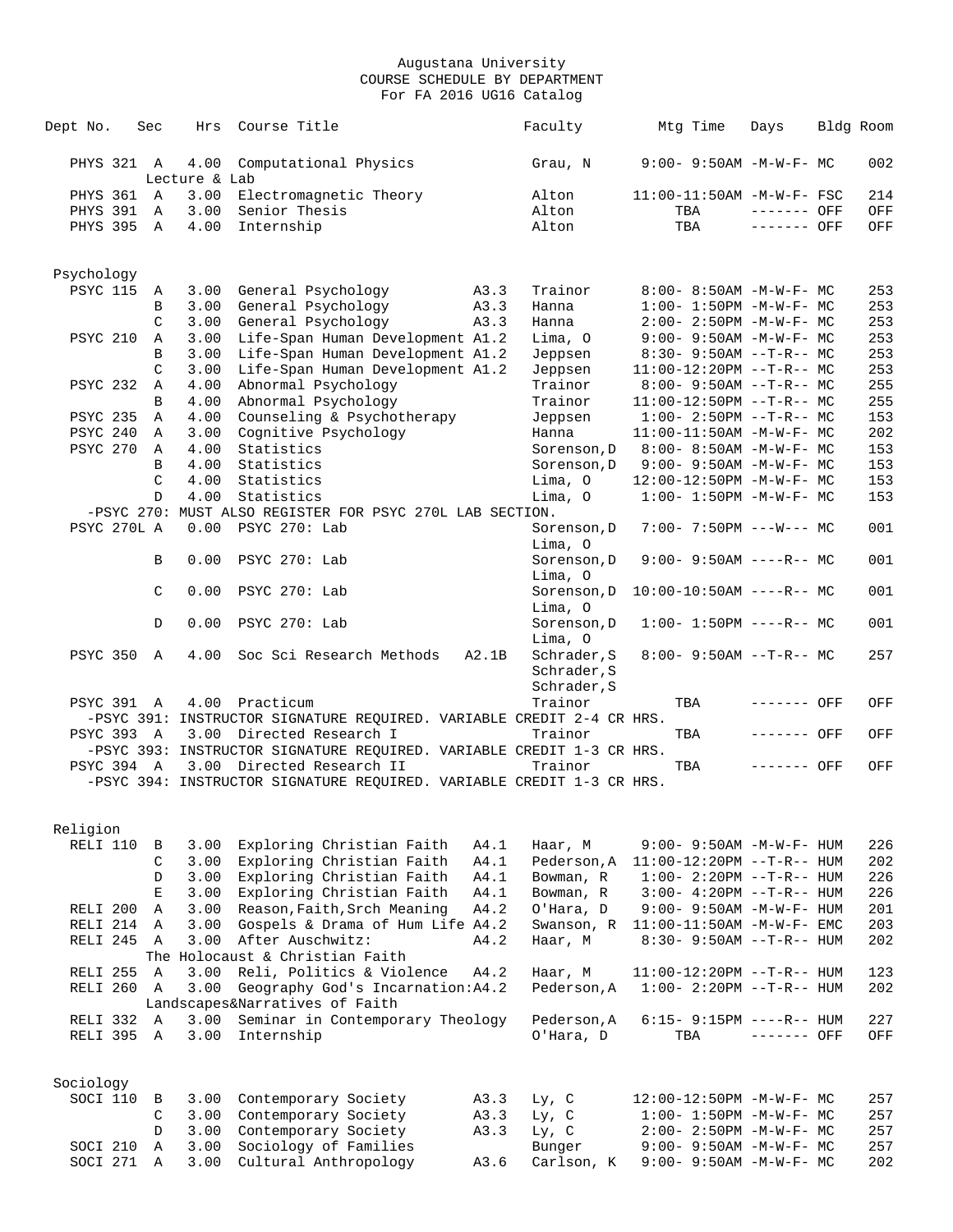| Dept No.             | Sec           | Hrs                     | Course Title                                                   |                         | Faculty     | Mtg Time                          | Days         | Bldg Room |
|----------------------|---------------|-------------------------|----------------------------------------------------------------|-------------------------|-------------|-----------------------------------|--------------|-----------|
| SOCI 320             | A             | 3.00                    | Native American Social Sys A3.6                                |                         | Bunger      | $6:00 - 9:00PM -M--- - M$         |              | 202       |
|                      | B             | 3.00                    | Native American Social Sys A3.6                                |                         | Swart, W    | $6:00-9:00PM --T---MC$            |              | 202       |
| SOCI 350             | $\mathbb{A}$  | 4.00                    | Soc Sci Research Methods                                       | A2.1B                   | Schrader, S | $8:00 - 9:50AM -T-R-- MC$         |              | 257       |
|                      |               |                         |                                                                |                         | Schrader, S |                                   |              |           |
|                      |               |                         |                                                                |                         | Schrader, S |                                   |              |           |
| SOCI 360             | Α             | 4.00                    | Sociological Theory                                            |                         | Swart, W    | $11:00-12:50PM$ --T-R-- MC        |              | 161       |
| SOCI 395             | Α             | 4.00                    | Internship                                                     |                         | Schrader, S | TBA                               | ------- OFF  | OFF       |
|                      |               |                         |                                                                |                         |             |                                   |              |           |
| Spanish              |               |                         |                                                                |                         |             |                                   |              |           |
| SPAN 110             | Α             | 3.00                    | Intro to Spanish I                                             | A3.4                    | Ogdie       | 8:00- 8:50AM -M-W-F- HUM          |              | 301       |
|                      | B             | 3.00                    | Intro to Spanish I                                             | A3.4                    | Ogdie       | $9:00 - 9:50AM - M - W - F - HUM$ |              | 301       |
|                      | $\mathcal{C}$ | 3.00                    | Intro to Spanish I                                             | A3.4                    | Cabrera     | $1:00 - 1:50PM - M - W - F - HUM$ |              | 301       |
|                      | D             | 3.00                    | Intro to Spanish I                                             | A3.4                    | Cabrera     | $11:00-12:20PM$ --T-R-- HUM       |              | 302       |
| SPAN 111             | Α             | 3.00                    | Intro to Spanish II                                            | A3.4                    | Oqdie       | 12:00-12:50PM -M-W-F- HUM         |              | 301       |
| SPAN 210             | Α             | 4.00                    | Intermediate Spanish I                                         |                         | Rueter      | $8:00 - 9:50AM -T-R-- HUM$        |              | 301       |
|                      | B             | 4.00                    | Intermediate Spanish I                                         |                         | Rueter      | $1:00 - 2:50PM -T-R--HUM$         |              | 301       |
| SPAN 320             | Α             | 4.00                    | Spanish Conv & Comp I                                          | A2.1B                   | Rueter      | $11:00-12:50PM$ --T-R-- HUM       |              | 301       |
| SPAN 395             | Α             | 4.00                    | Internship                                                     |                         | Cabrera     | TBA                               | $------$ OFF | OFF       |
| SPAN 396             | Α             | 3.00                    | Topics in Hispanic Literature:                                 |                         |             |                                   |              |           |
|                      |               |                         | IdentTranscult Span-Am&US.LatLit                               |                         | Cabrera     | 8:30- 9:50AM --T-R-- HUM          |              | 201       |
| SPAN 400             | A             | 1.00                    | Honors Thesis                                                  |                         | Cabrera     | TBA                               | $------HH$   |           |
|                      | B             | 1.00                    | Honors Thesis                                                  |                         | Rueter      | TBA                               | $------$ HUM |           |
|                      |               |                         | -SPAN 400: INSTRUCTOR SIGNATURE REQUIRED.                      |                         |             |                                   |              |           |
|                      |               |                         |                                                                |                         |             |                                   |              |           |
| Special Education    |               |                         |                                                                |                         |             |                                   |              |           |
| SPED 120 A           |               | 3.00                    | Intro to Special Education                                     |                         | Johnson, M  | $11:00-12:20PM$ --T-R-- MC        |              | 153       |
| SPED 236             | A             | 3.00                    | Foundations of LD and CI                                       |                         | Cook, K     | $8:00 - 8:50AM - M - W - F - MC$  |              | 102       |
| SPED 240 A           |               | 3.00                    | Teaching in Inclusive Schools                                  |                         | Johnson, M  | $1:00-2:20PM -T-R--MC$            |              | 255       |
| SPED 257             | Α             | 3.00                    | Foundations of ASD and EBD                                     |                         | VanBockern  | $8:30 - 9:50AM -T-R-- MC$         |              | 153       |
| SPED 312             | A             | 3.00                    | Collaboration & Assessment                                     |                         | Cook, K     | $8:30 - 9:50AM -T-R-- MC$         |              | 161       |
| SPED 336             | Α             | 3.00                    | Methods in LD and CI                                           |                         | OskarGroen  | $6:00-9:00PM$ --T---- MC          |              | 164       |
| SPED 480             | $\mathbb A$   | 12.00                   | Student Teach: Emot/Behav Prob                                 |                         | Fiala, R    | TBA                               | ------- OFF  | OFF       |
|                      |               |                         | -SPED 480: SIGNATURE OF FIELD EXPERIENCE COORDINATOR REQUIRED. |                         |             |                                   |              |           |
|                      |               | SPED 481 A 12.00        | Student Teach: Cognitive Impair.                               |                         | Fiala, R    | TBA                               | ------- OFF  | OFF       |
|                      |               |                         | -SPED 481: SIGNATURE OF FIELD EXPERIENCE COORDINATOR REQUIRED. |                         |             |                                   |              |           |
|                      |               | SPED 486 A 12.00        | Student Teach:Learning Disabilit                               |                         | Fiala, R    | TBA                               | ------- OFF  | OFF       |
|                      |               |                         | -SPED 486: SIGNATURE OF FIELD EXPERIENCE COORDINATOR REQUIRED. |                         |             |                                   |              |           |
|                      |               |                         |                                                                |                         |             |                                   |              |           |
| Theatre              |               |                         |                                                                |                         |             |                                   |              |           |
| THEA 095<br>THEA 096 | Α             | 1.00                    | Theatre Backstage Practicum                                    |                         | Ftzsmmn, RJ | 7:00- 9:30PM ---W--- EMC          |              | 207       |
|                      | Α             | 1.00                    | Theatre Performance Practicum                                  |                         | Workman, D  | TBA<br>11:00-12:20PM --T-R-- EMC  | ------- OFF  | OFF       |
| THEA 117             | Α             | 3.00                    | Acting I                                                       | A3.5B                   | Ftzsmmn, J  |                                   |              | 203       |
| THEA 136 A           |               | 3.00                    | Stagecraft                                                     |                         | Ftzsmmn, RJ | $9:00 - 9:50AM - M - W - F - EMC$ |              | 208       |
| THEA 215 A           |               | 3.00                    | Theatre Hist & Lit I                                           | A3.1A                   | Ftzsmmn, J  | $1:00 - 1:50PM - M - W - F - HUM$ |              | 123       |
| THEA 325 A           |               | 3.00                    | Directing II<br>Senior Seminar                                 |                         | Workman, D  | $11:00-12:20PM -T-R--EMC$         |              | 207       |
| THEA 350 A           |               | 1.00                    |                                                                |                         | Ftzsmmn, RJ | TBA                               | $-----$ EMC  | 200       |
|                      |               |                         |                                                                |                         |             |                                   |              |           |
|                      |               |                         |                                                                | <b>GRADUATE COURSES</b> |             |                                   |              |           |
| Accounting           |               |                         |                                                                |                         |             |                                   |              |           |
| ACCT 597 A           |               | 3.00                    | TOPICS:                                                        |                         |             |                                   |              |           |
|                      |               |                         | Financial Reporting & Analysis                                 |                         | Olson, A    | $1:00 - 1:50PM - M - W - F - MC$  |              | 157       |
|                      |               |                         |                                                                |                         |             |                                   |              |           |
| BSAD 531 A           |               | Business Administration | 3.00 Advanced Finance                                          |                         | Koepsell    | 12:00-12:50PM -M-W-F- MC          |              | 157       |
|                      |               |                         |                                                                |                         |             |                                   |              |           |

 BSAD 575 A 3.00 Statistical Methods Sougstad 6:00- 9:00PM --T---- MC 002 BSAD 640 A 3.00 Advanced Sport Management Day, J 6:30- 9:20PM ---W--- ELMN 241